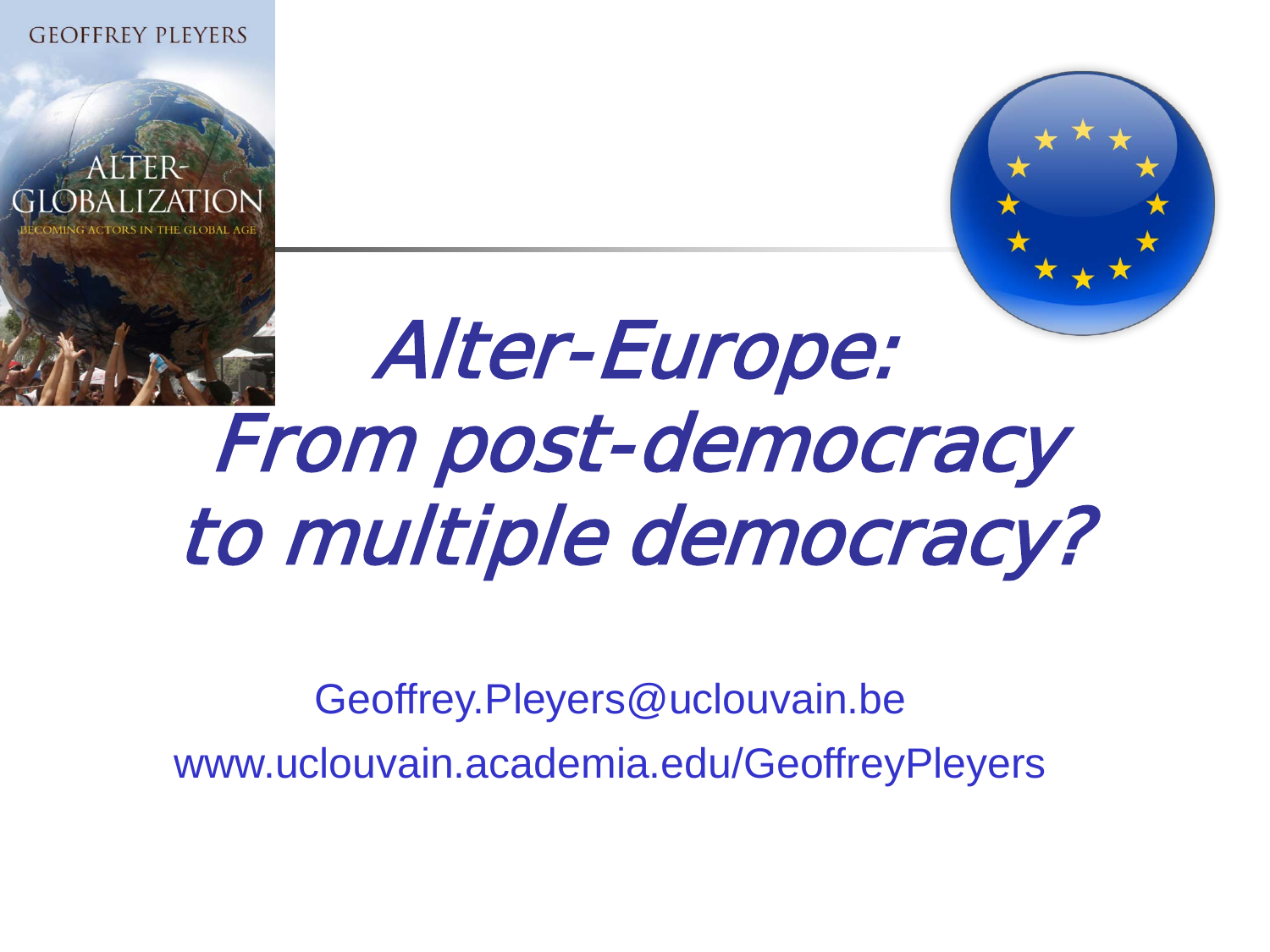## Post-democracy

While formal democracy is now solidly established in a record number of countries, the substance of democracy has considerably declined in the last decades. C. Crouch, 2004

- Move downwards from the 'peak of democracy'
- Narrowing of democracy?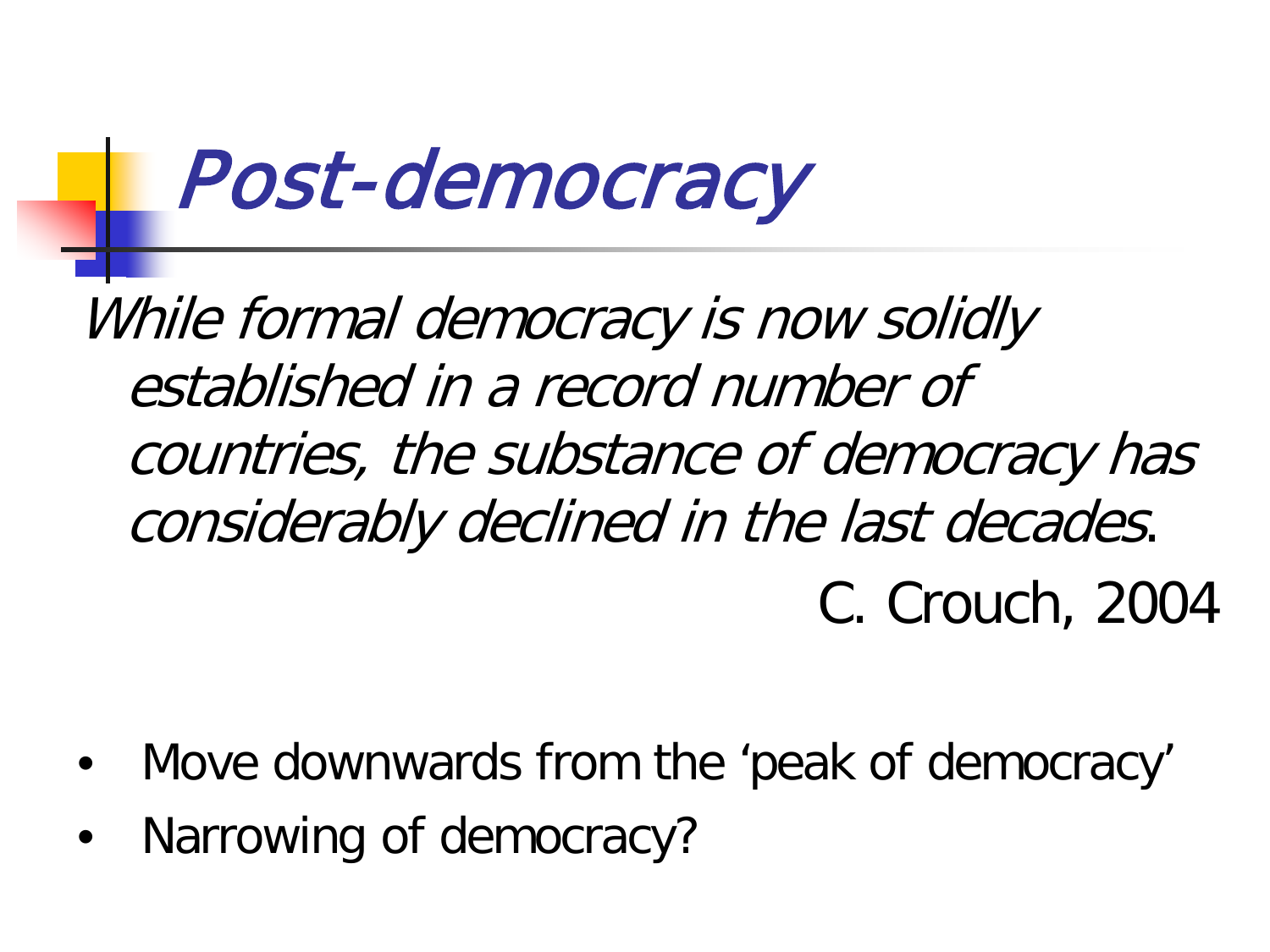

 $R$ UE DE LA LOI M **Maelbee** RUE BELLIARD **BULUXEMBOURG E Quartes** LUXEMBOURG CHAUSSÉE DE WAVRE 11 AmCham EU European Financial Services **12** Food and Drink Europe 13 FEFAC

Lobby Planet Brussels - the EU quarter

22 Interel Cabinet Stewart

**European Training Institute** 

17 European Services Forum

 $14$ 

15 Daimler

18 BASE

<sup>19</sup> Gplus

20 ECIPE

21 Foratom

16 BusinessEurope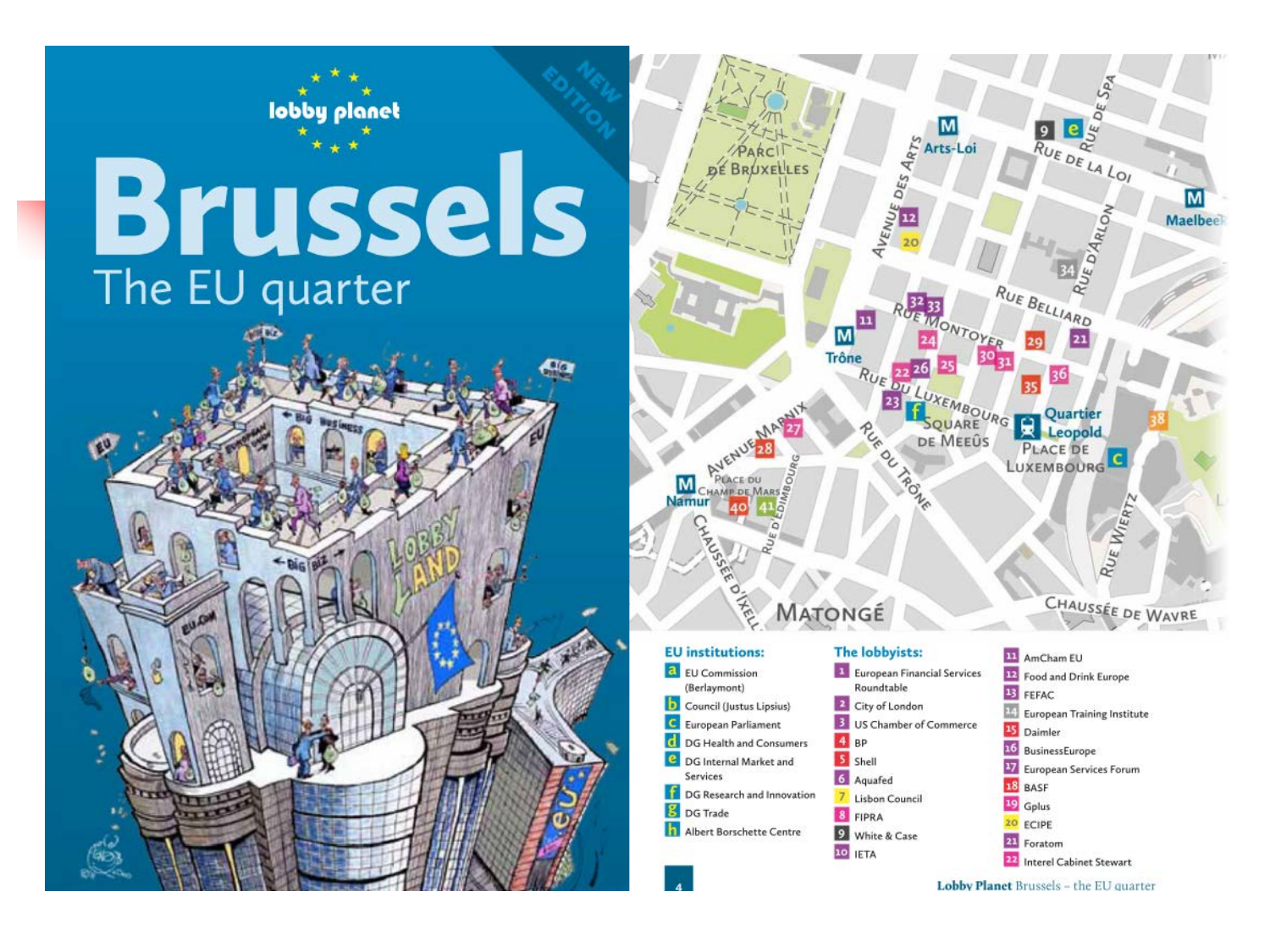## **Post-democratic Europe**

- **Lobbies**
- Powerful "technocrats"
- The rule of the "troika" in Southern Europe
- Secret negotiations of international treaties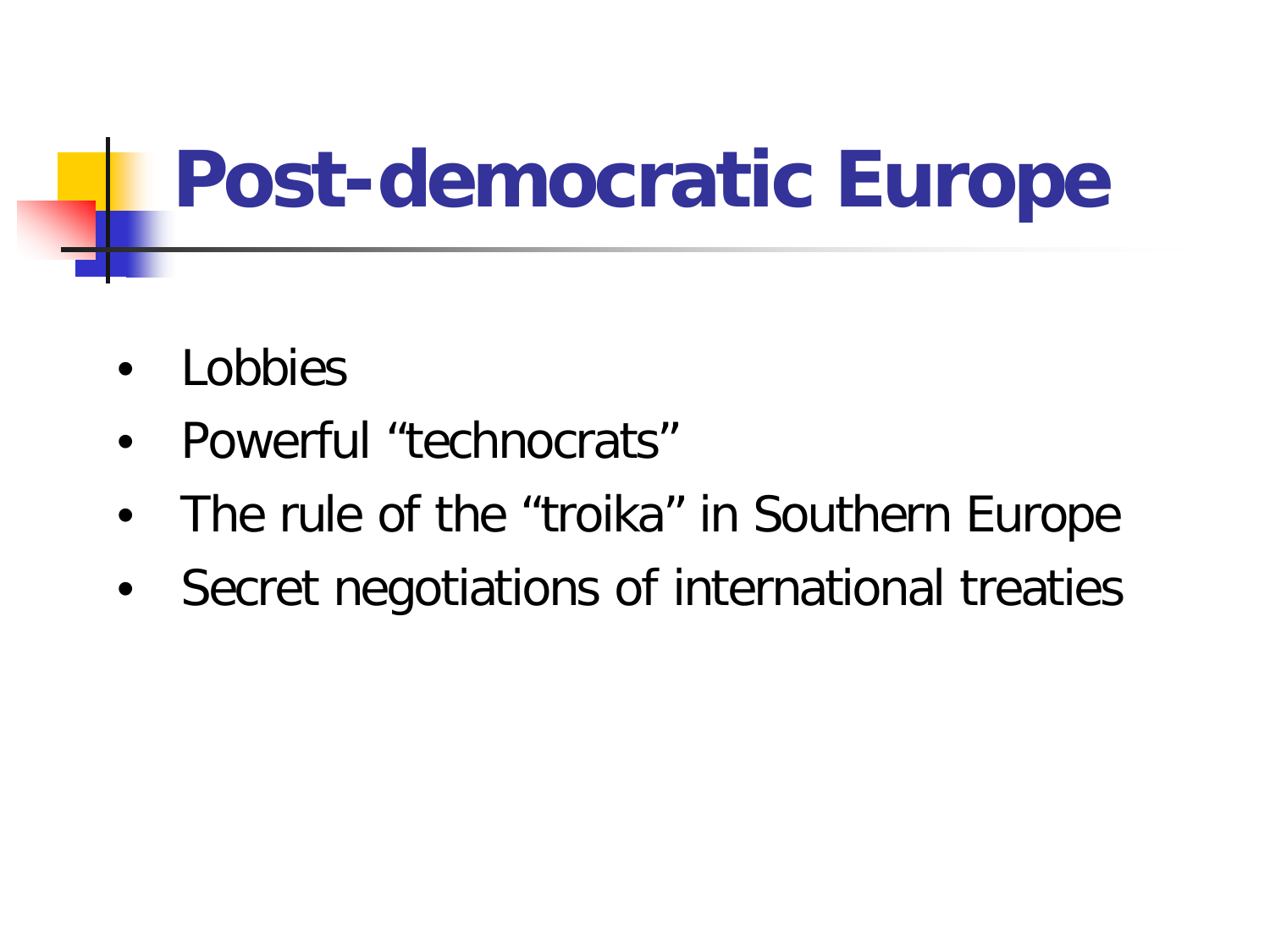# Alarming surveys

## 2014 European elections: abstention & far right

### 2012 Eurobarometer

- Young citizens the age category most critical and suspicious towards the European Union.
- 50% of young people distrust the EU
- 47% of them consider that "things are going in the wrong direction in the EU"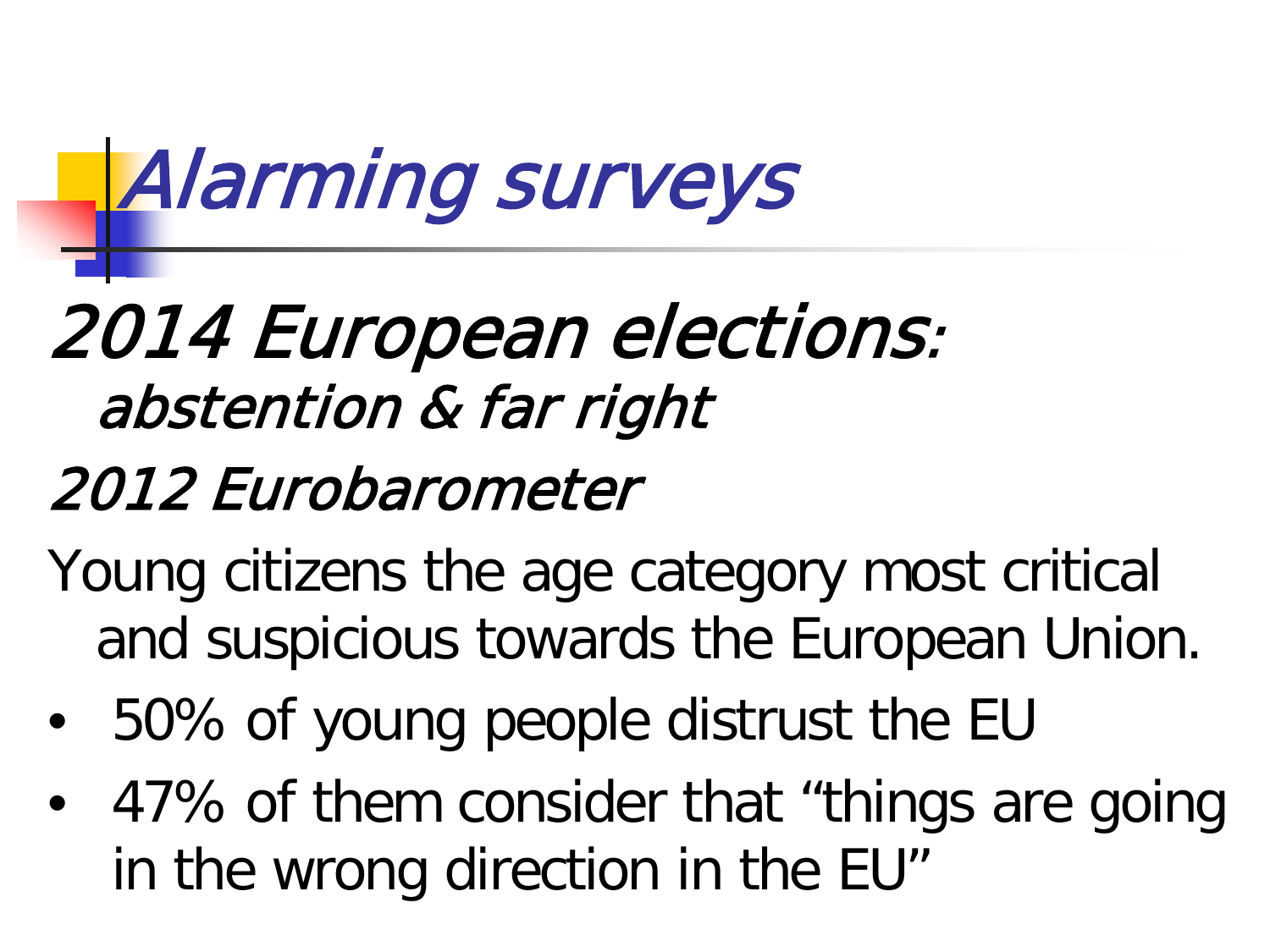Post-democracy: An incomplete picture

### Expansion of democratic practices and democratic considerations in all realms of life**.**

### Europe, Democracy & Social Movements

Do we look at the right place when we look for democracy?

- Below the tip of the iceberg
- Young people are not apathetic, but active in different ways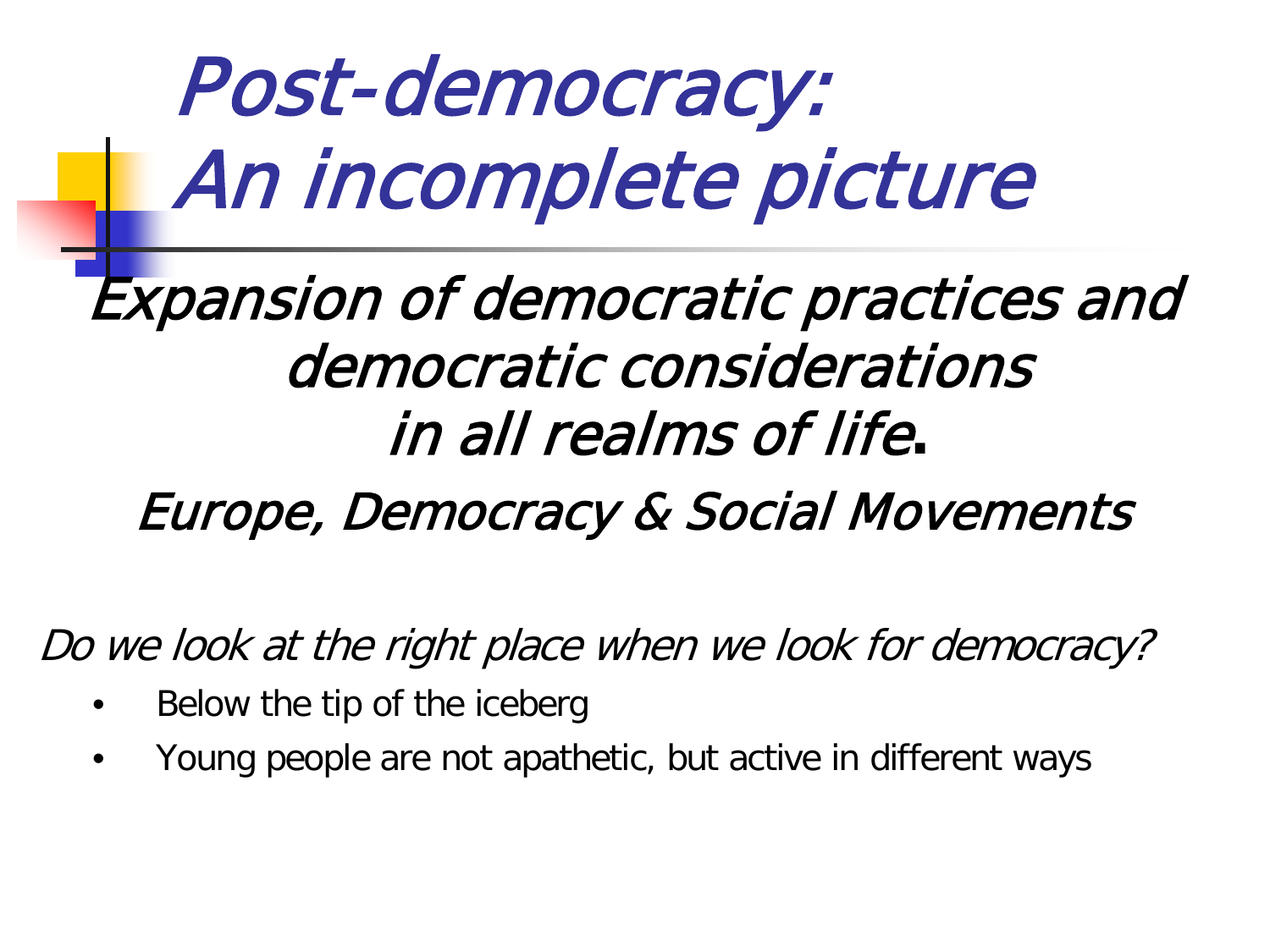## **Expand /rethink democracy starting "from below"**

- Beyond formal/institutional democracy
- "Monitory democracy" (Keane/Rosanvallon)
- Beyond the relations with formal democracy
- Multiple democracy
	- Multiple ways to conceive democracy
	- How do they combine?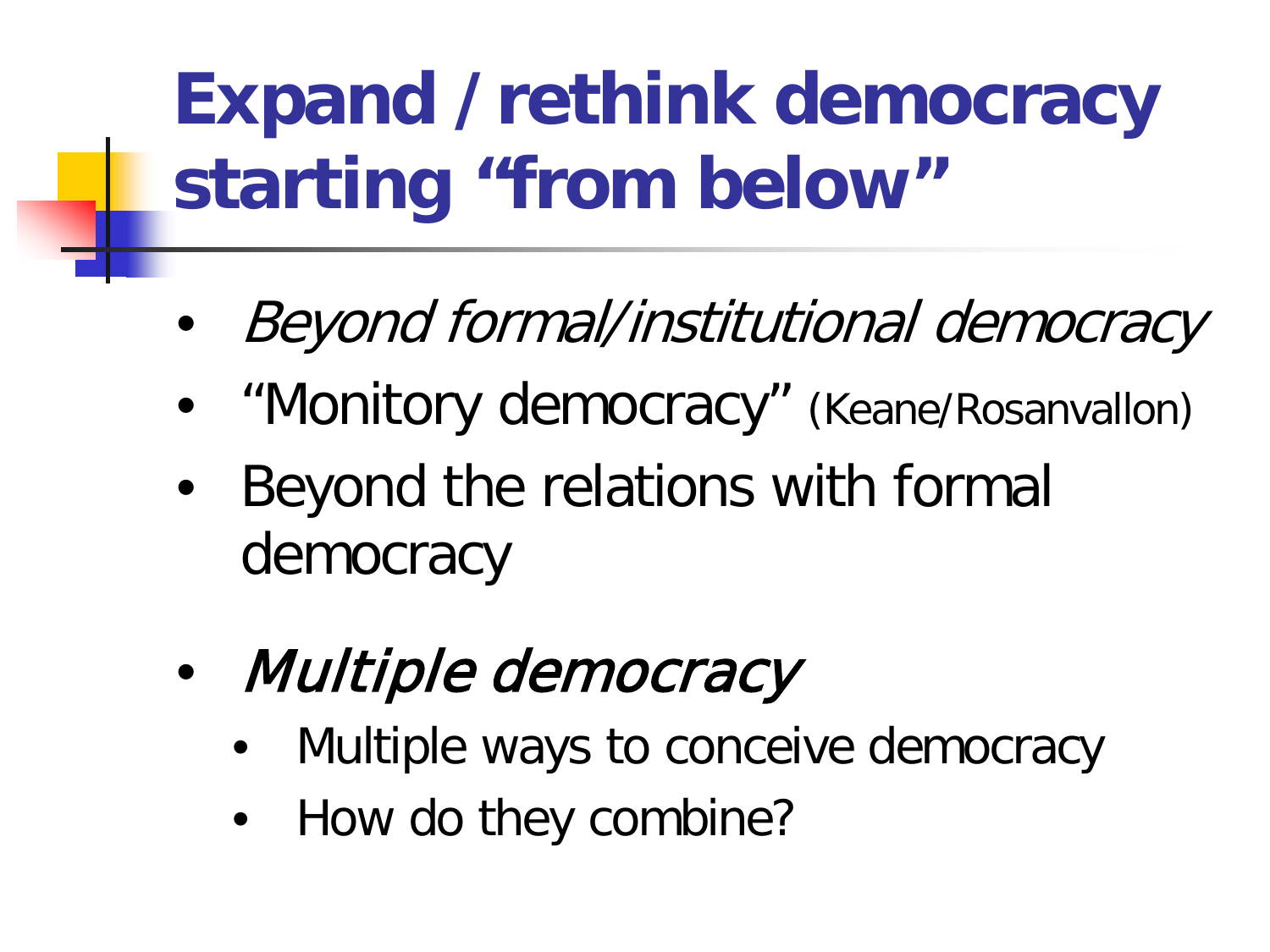## A sociology of emergences

**Social movements beyond protests Look below the tip of the iceberg**

- Initiatives, even small ones, to become actors of their lives and of their world
- Movements as set of experience
- Successes and limits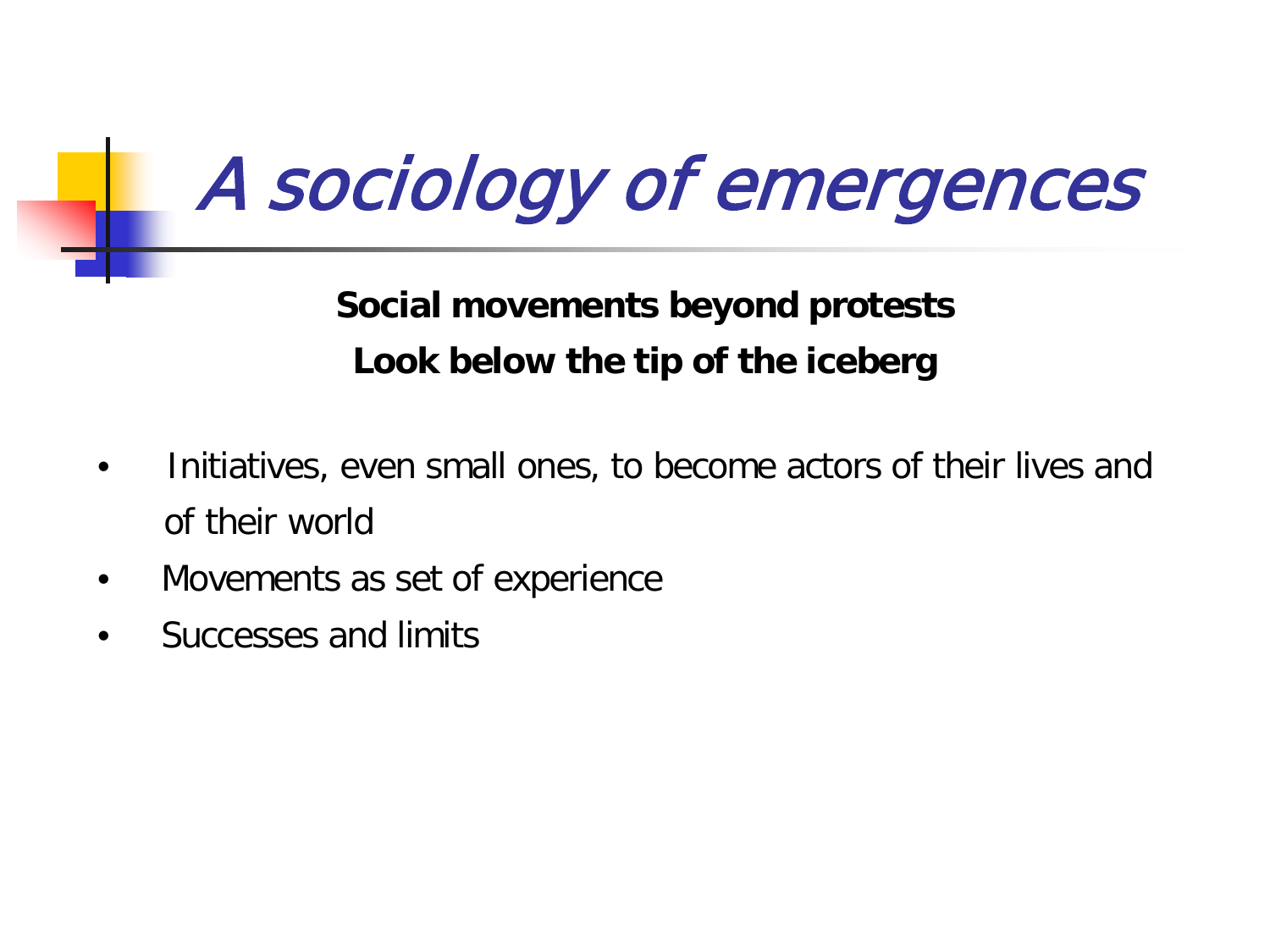## **Background & fieldwork data**

#### Previous research

- "Alter-globalization"
- Critical consumption
- A focus on youth activism





2012: Progressive activists & Europe (L.S.E.) : A focus group (Paris), 30 interviews in France (14), Belgium (7), Finland (2), Poland (2), Germany (2), Barcelona (3). 2013: Research stays in Moscow (27) and Rio (43)/ WSF Tunis 2 Sociological interventions with young ecologists 2014: Bucharest & Belgium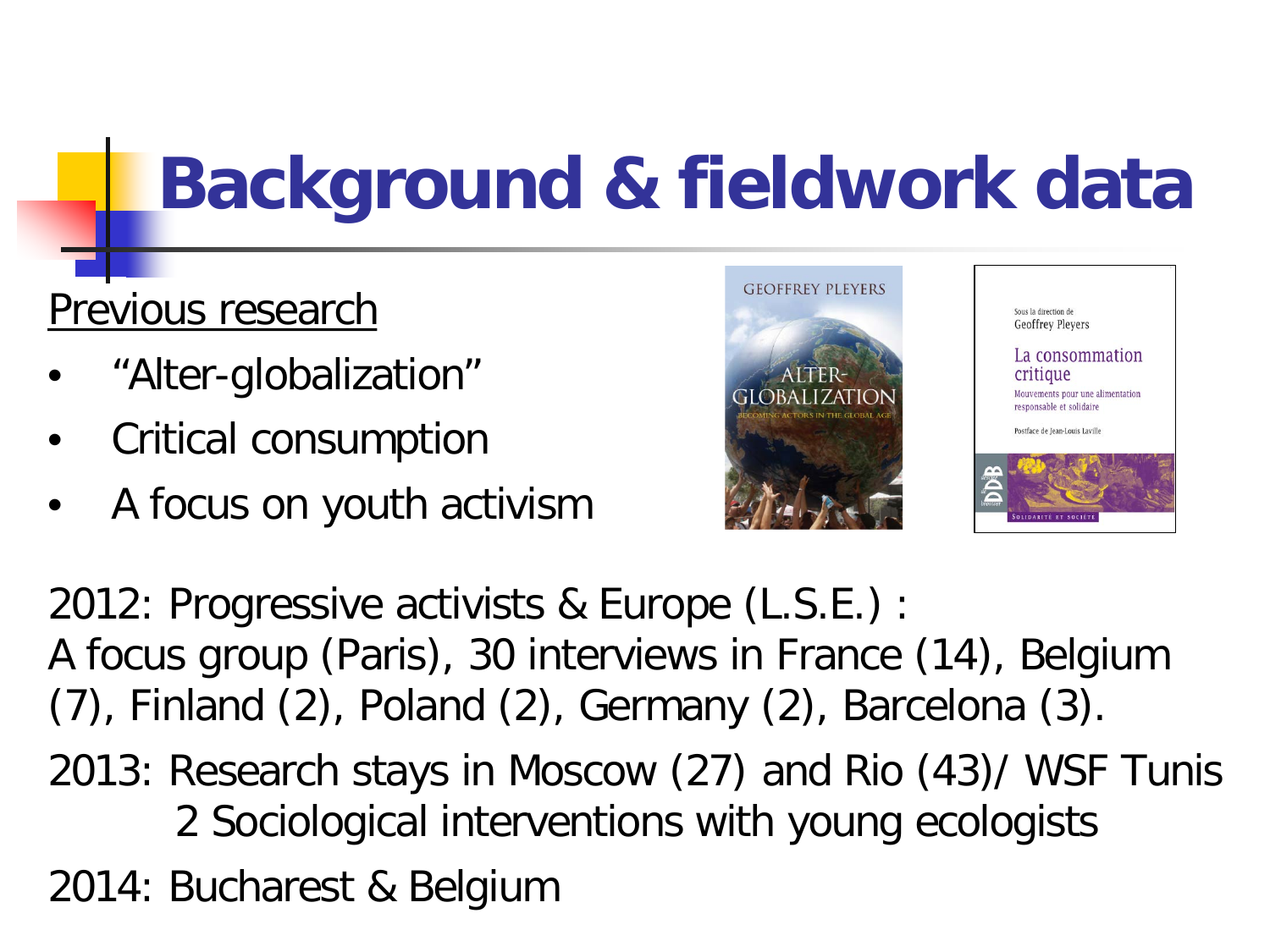| <b>Actors</b>                                          | <b>Models of democracy</b>                    |
|--------------------------------------------------------|-----------------------------------------------|
| <b>Occupy</b>                                          | <b>Direct democracy</b><br>Deliberative demo. |
| <b>Transition</b><br>movements                         | Responsible demo.                             |
| Bloggers,<br><b>Netactivists</b><br><b>Journalists</b> | <b>Informational</b><br>democracy             |
| <b>Expert activists</b>                                | Argumentative demo.                           |
| 'Mobilizers'<br><b>SM Organizers</b>                   | <b>Protest democracy</b>                      |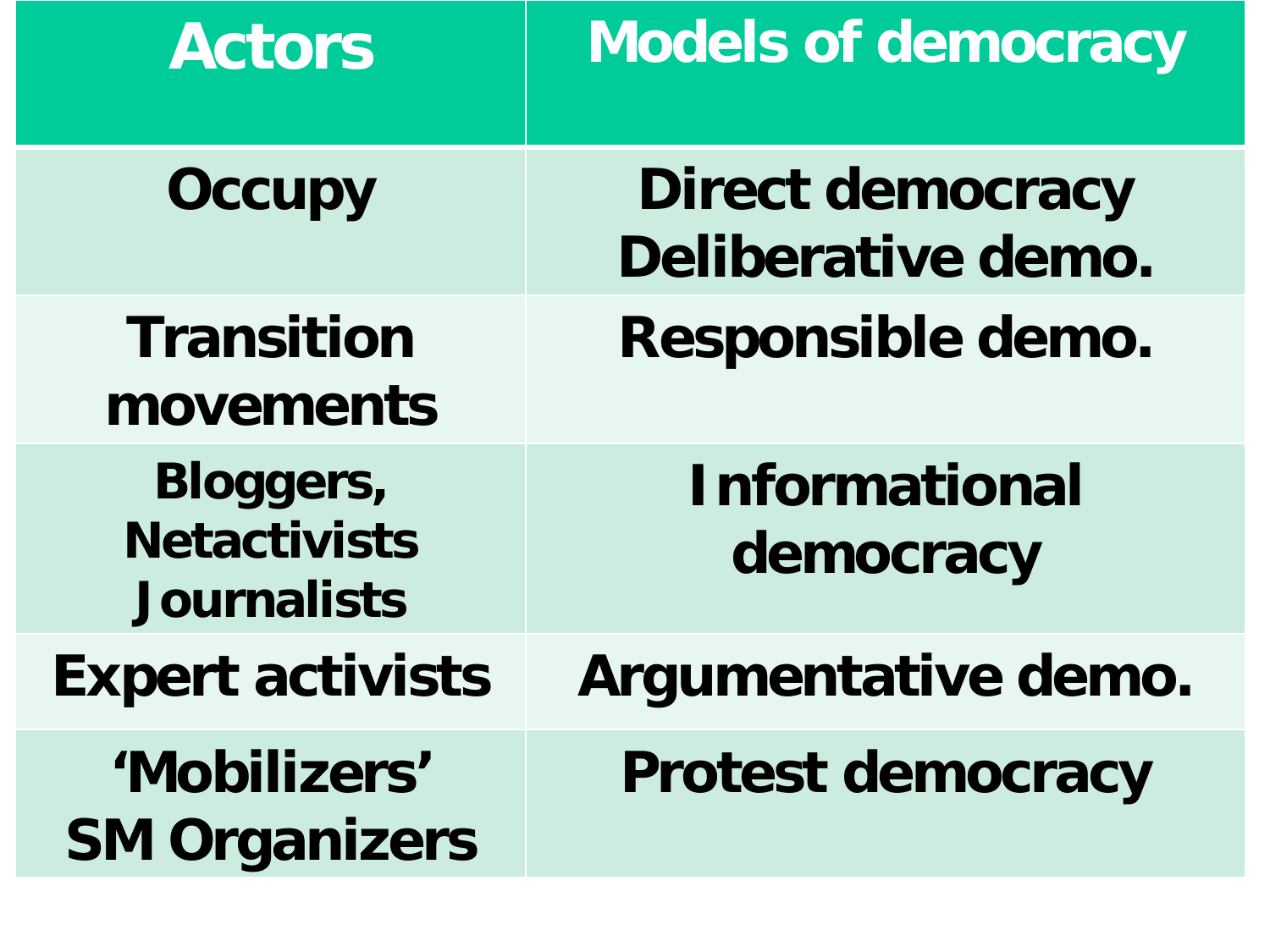**Democracy at the core of the 2010s movements**

A will to renew activism/political commitment

Point to the symptoms of post-democracy Actual and structural limits of representative democracy

- "Democracy without choice"
- Collusion between economic, mass media and political elite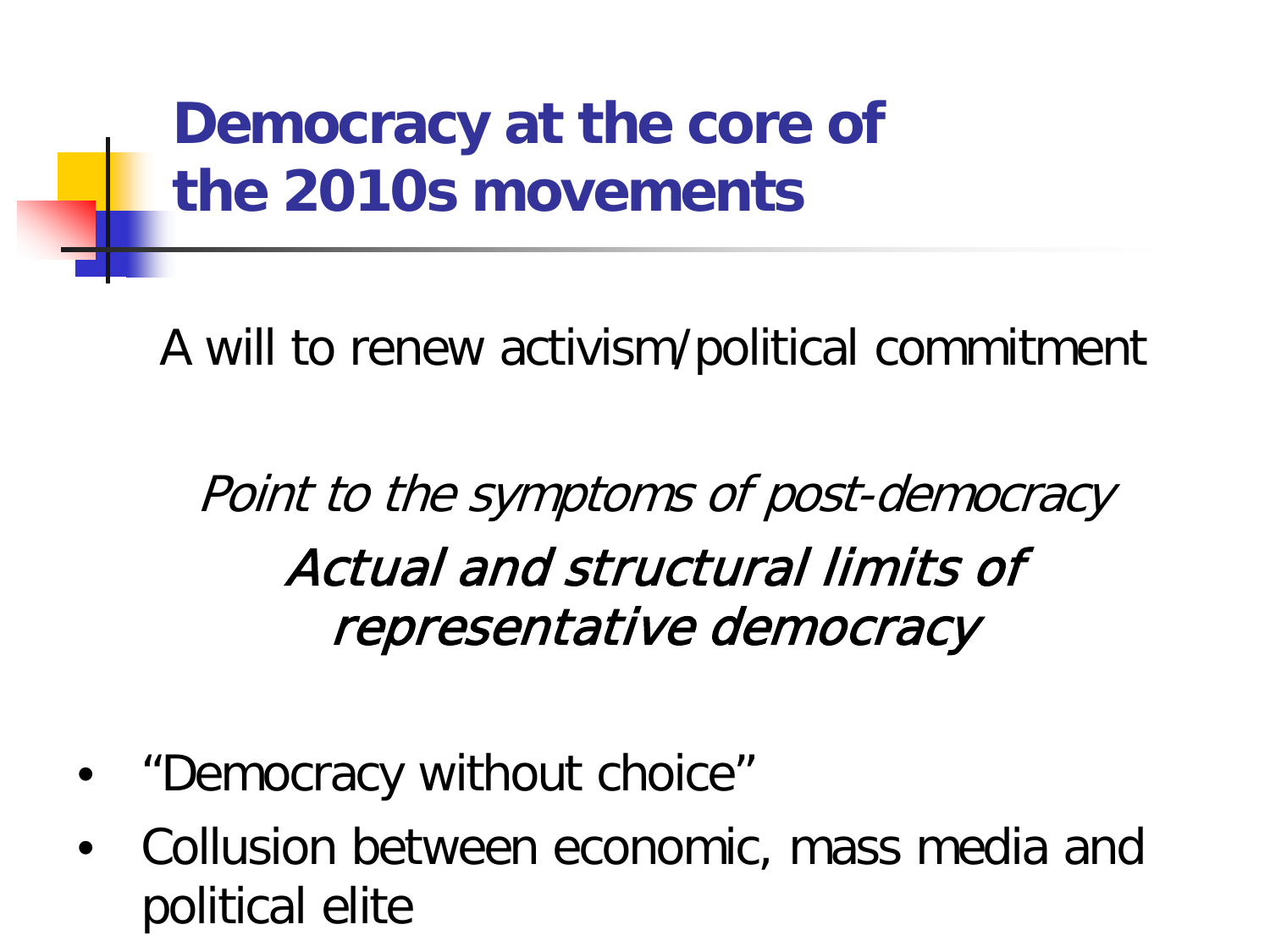### **The 2011-2013 wave of movements Indignados / Occupy**

### Collusion between economic, media and political elites

- Iceland's family ties
- The Ben Ali family in Tunisia: politics & business
- Occupy Wall Street's "1%"
- #YoSoy132 in Mexico
- Indignados: "We must break the vicious link between the capital and the representatives of democracy, who defend more the interests of the capital than those of the voting population."

David Barcelona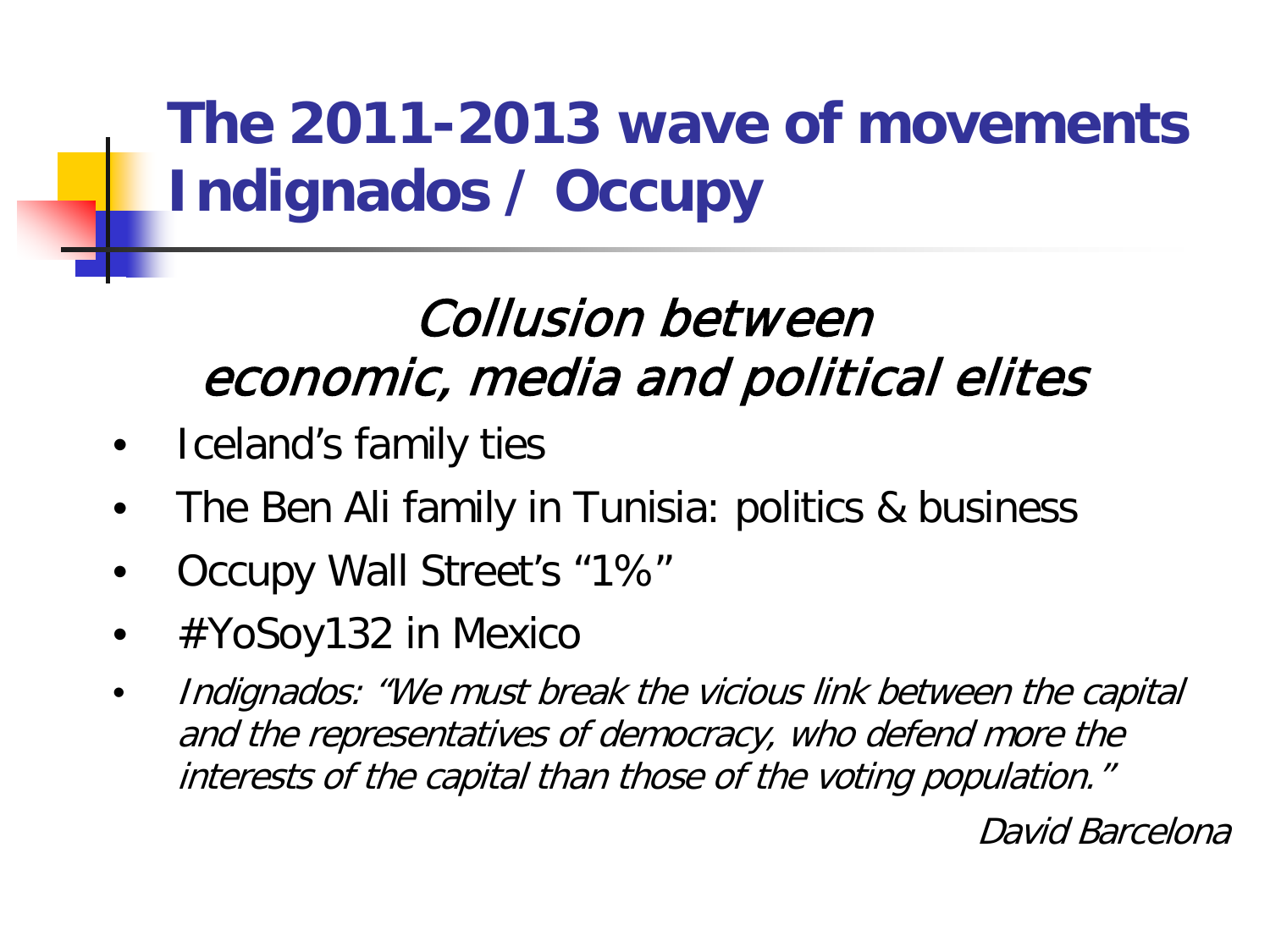'Squares' movements' Occupy, indignados, Gezi… Deliberative / Direct democracy

## Democracy as practice

#### **Prefigurative activism:**

To implement democracy in local public spaces: assemblies, camps, local actions

"We don't separate our practices and aims. We choose a horizontal, anti-sexist, self- and ecomanaged way of operating." (Paris, 2003)

- Consistency means / ends
- Social change as process
- Lived experience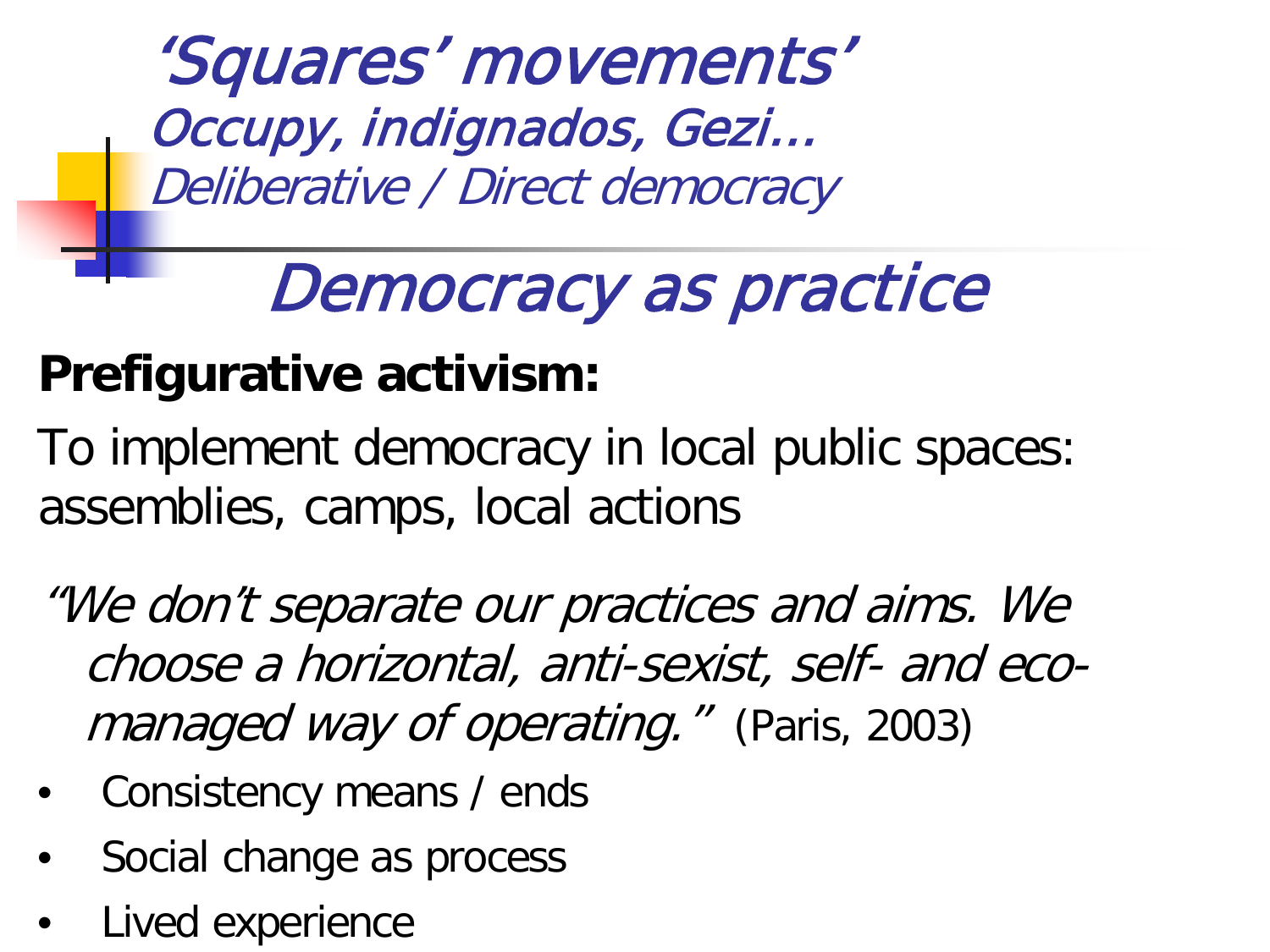# **Spaces of experience**

Places sufficiently autonomous and distanced from capitalist society which permit actors to live according to their own principles, to knit different social relations and to express their subjectivity.

(Pleyers, 2010, Alter-Globalization, Polity Press)

Activists camps (alterglobalization, climate justice, Occupy)

- Individual experience intersects with collective history
- Long-term impact on individuals
- But sporadic in the public space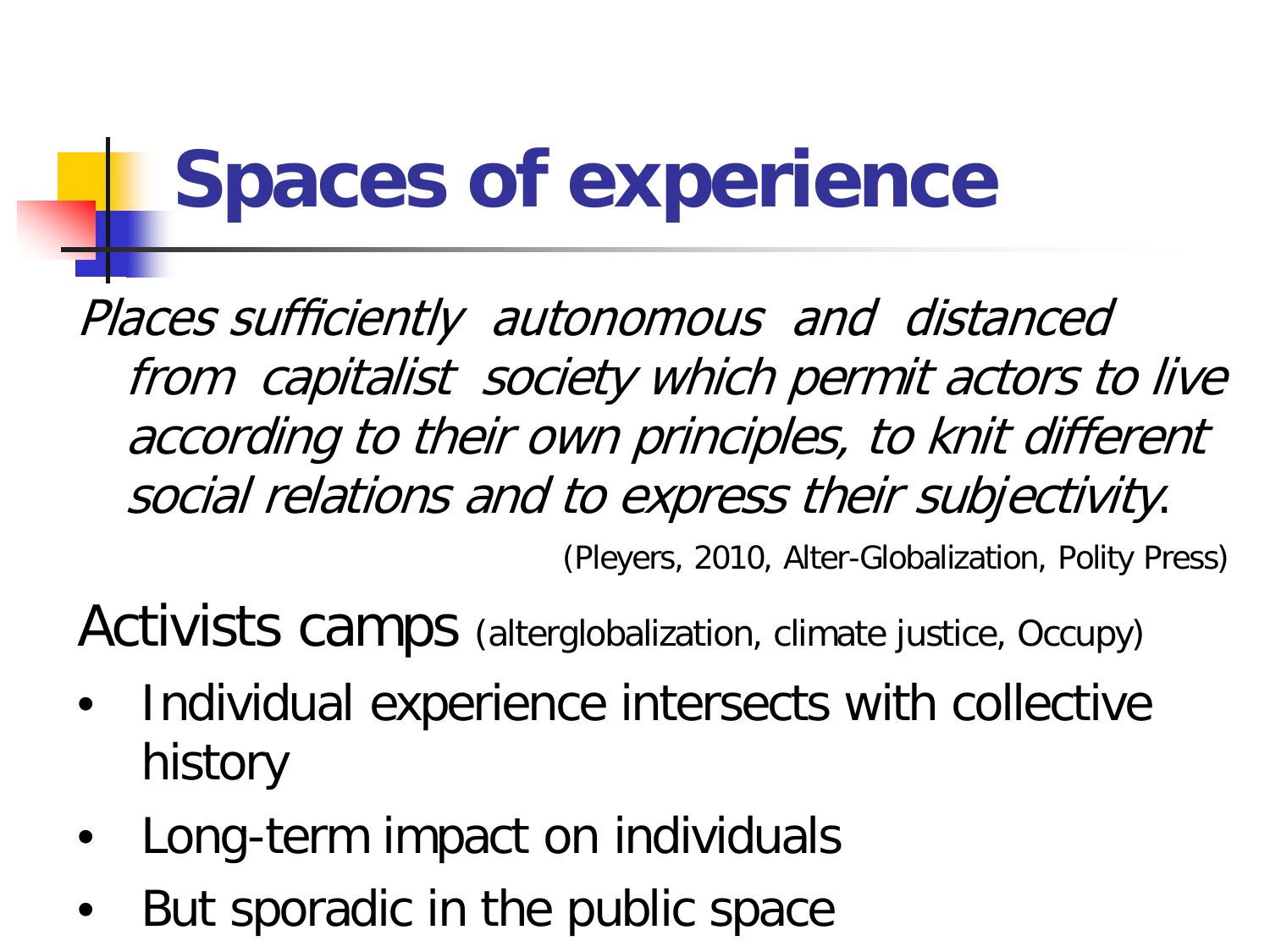# Democracy as a personal commitment

"I think that things happen much through a change of oneself. … After having been part of the indignados, I don't see the people in the same way anymore. I realized that everyone has something to say and I try to care about everyone's opinion, and also about everyone as a human being"

(Anne, Focus group in Paris, 2012).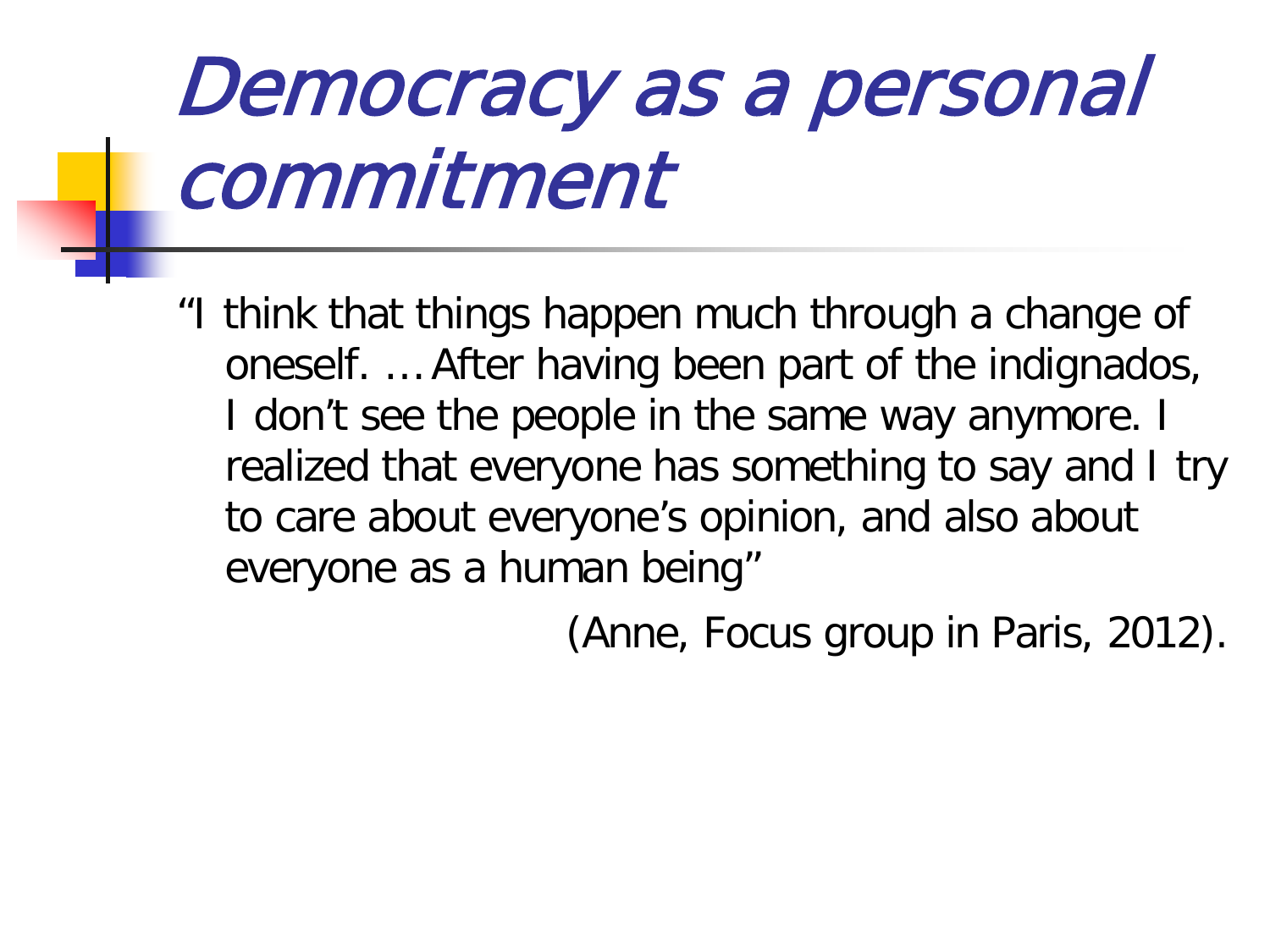## **Ethics of democracy**

### Subjective dimensions

"Democracy is a way of life. It is living with other people and taking them as they are"

(An Egyptian student, 2013 WSF)

Democracy as a *demand* Democracy as *practice* (Glasius & Pleyers, 2013) Democracy as *personal commitment*, embodied in concrete practices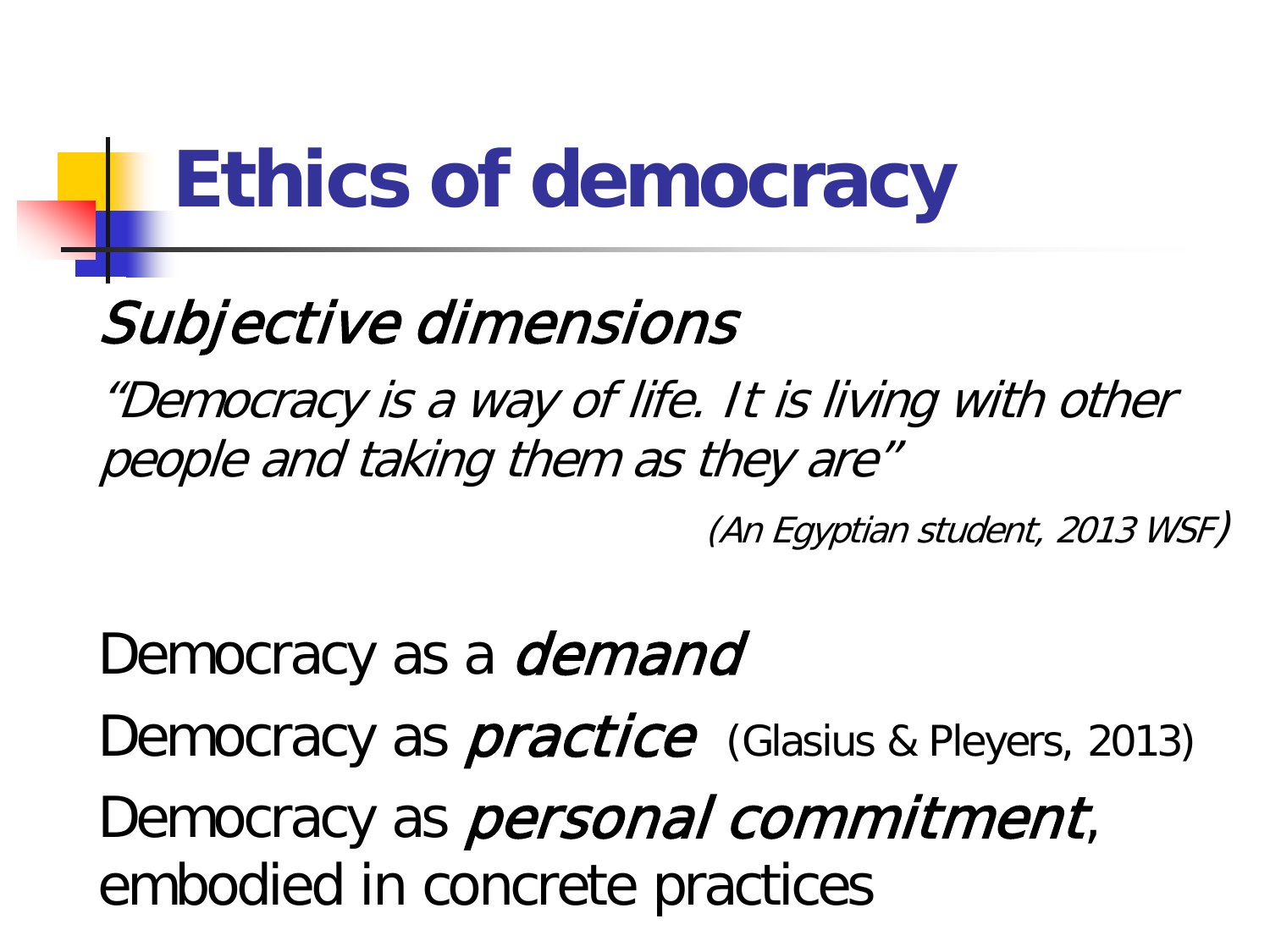**Occupy: Deliberative democracy at the local scale**

- Local actions and direct democracy
- Subjective dimension

"I'm not sure democracy can work beyond a certain level, beyond the local or city level. Beyond, it is rather about coordination than democracy." (Sophie, Paris, 2012).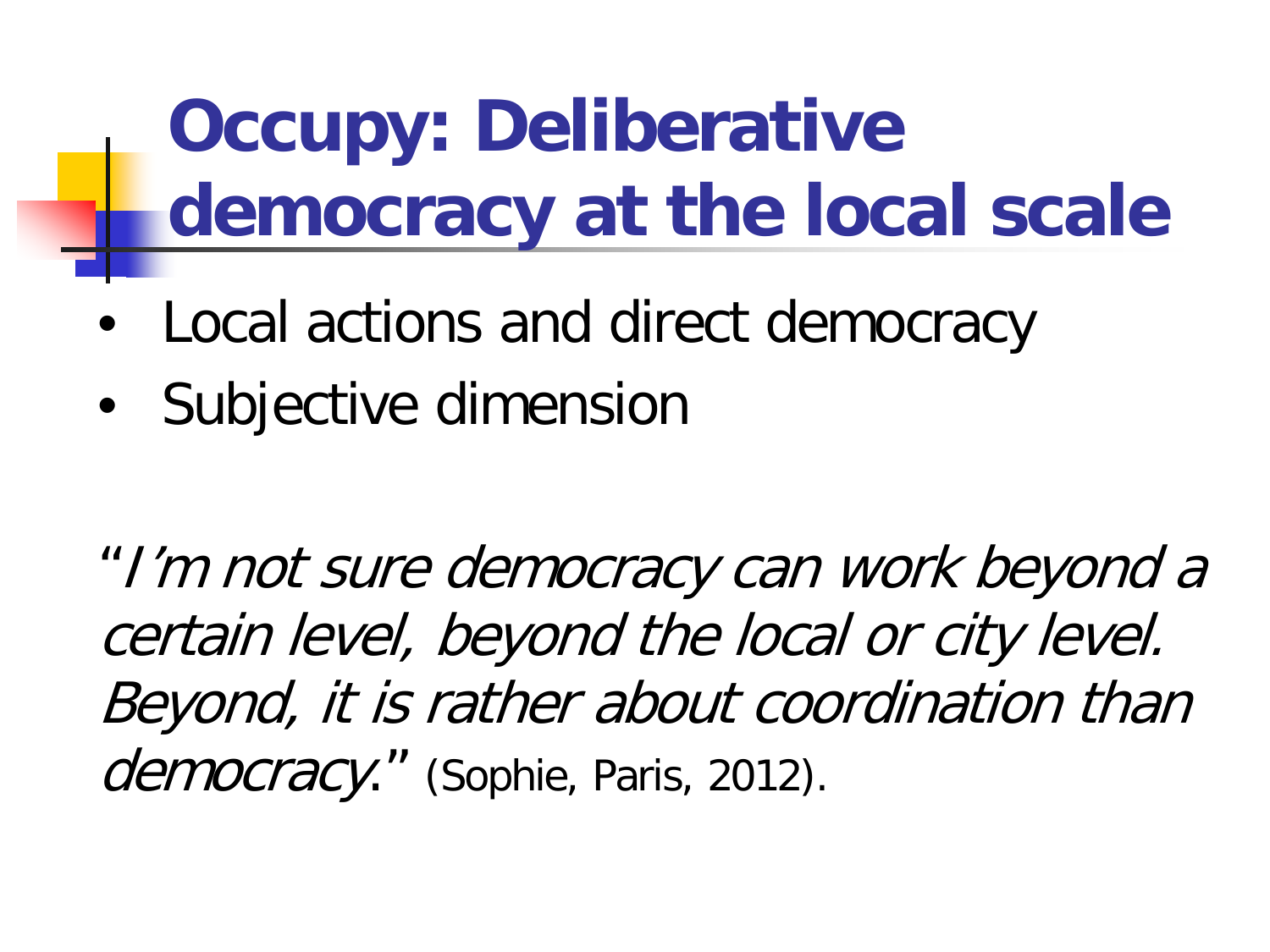**Occupy/ indignados Limits of direct/local democracy**

- Direct democracy as a global solution?
- Over-investment in internal dynamics
- From local changes to world transformations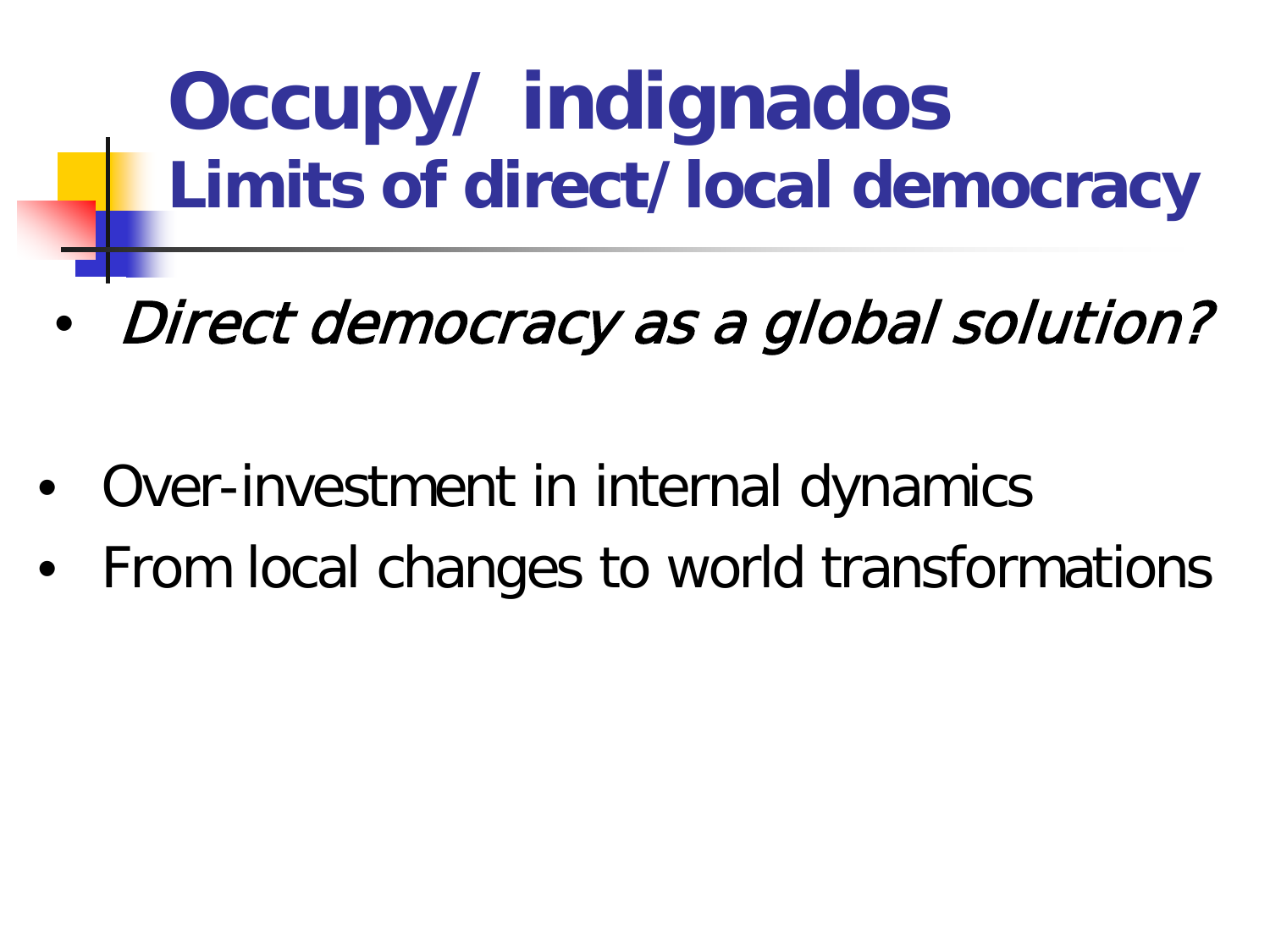# 2. Responsible democracy Transition movements

### **Lifestyle change – Localist movements**

- De-growth Voluntary simplifiers
- Transition towns (1107 initiatives, 43 countries)
- Alternative food networks, CSA…
- City gardening

### **Prefigurative activism**



- Implement the values of the movement in your daily life
- Both the problem and change lie partly in yourself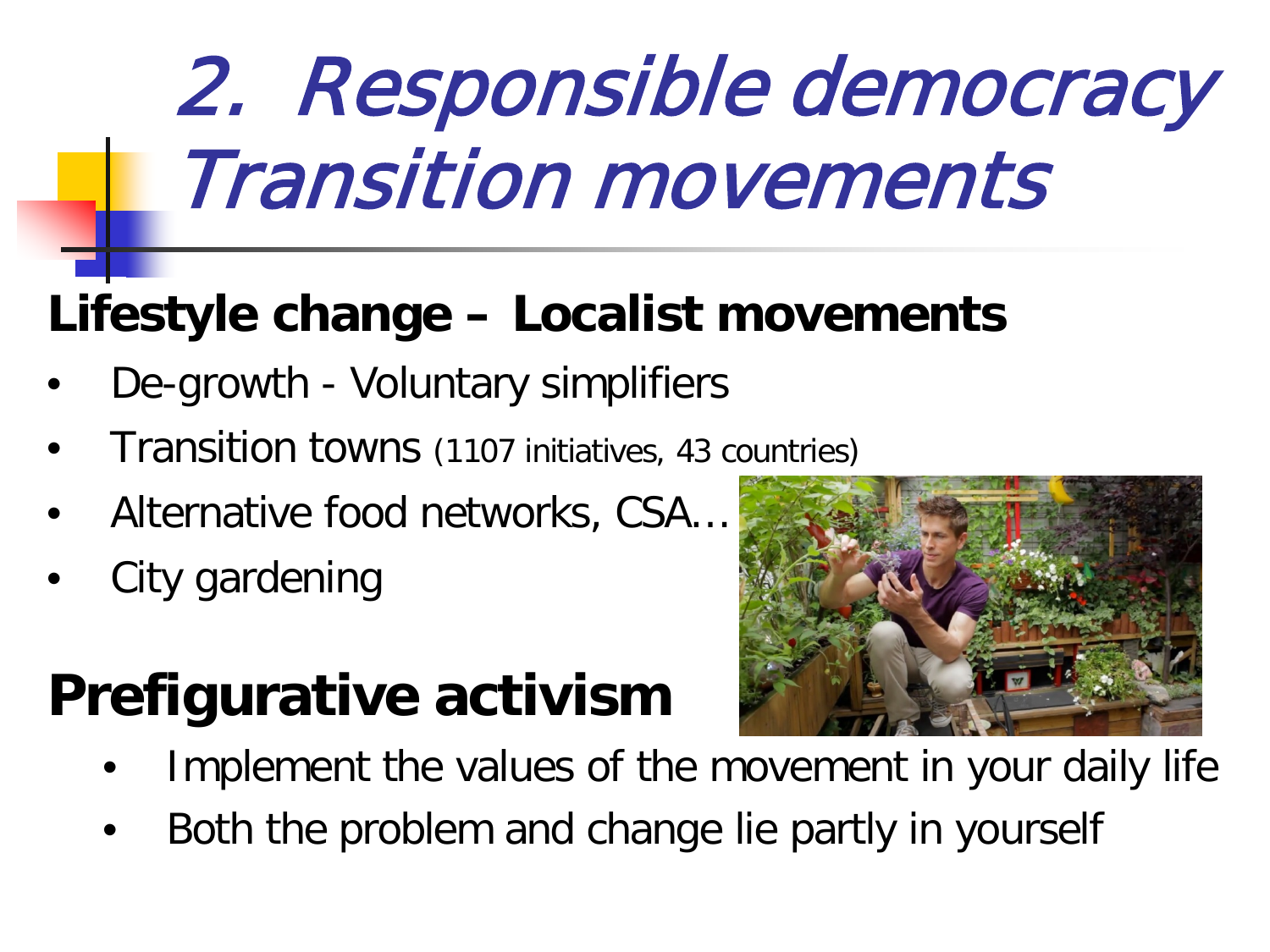## **Responsible democracy**

#### Relation to oneself at the core of activism

'I have done it because I don't want anymore to take part in that, I don't want to tell myself that somewhere people are suffering from my choices as a consumer ' Laure, 25, Paris

"It is first and foremost a way to refuse playing a game with which I disagree. At least with vegetables, I don't play the game, I don't provide more water to the system" Jerome, 23, Belgium.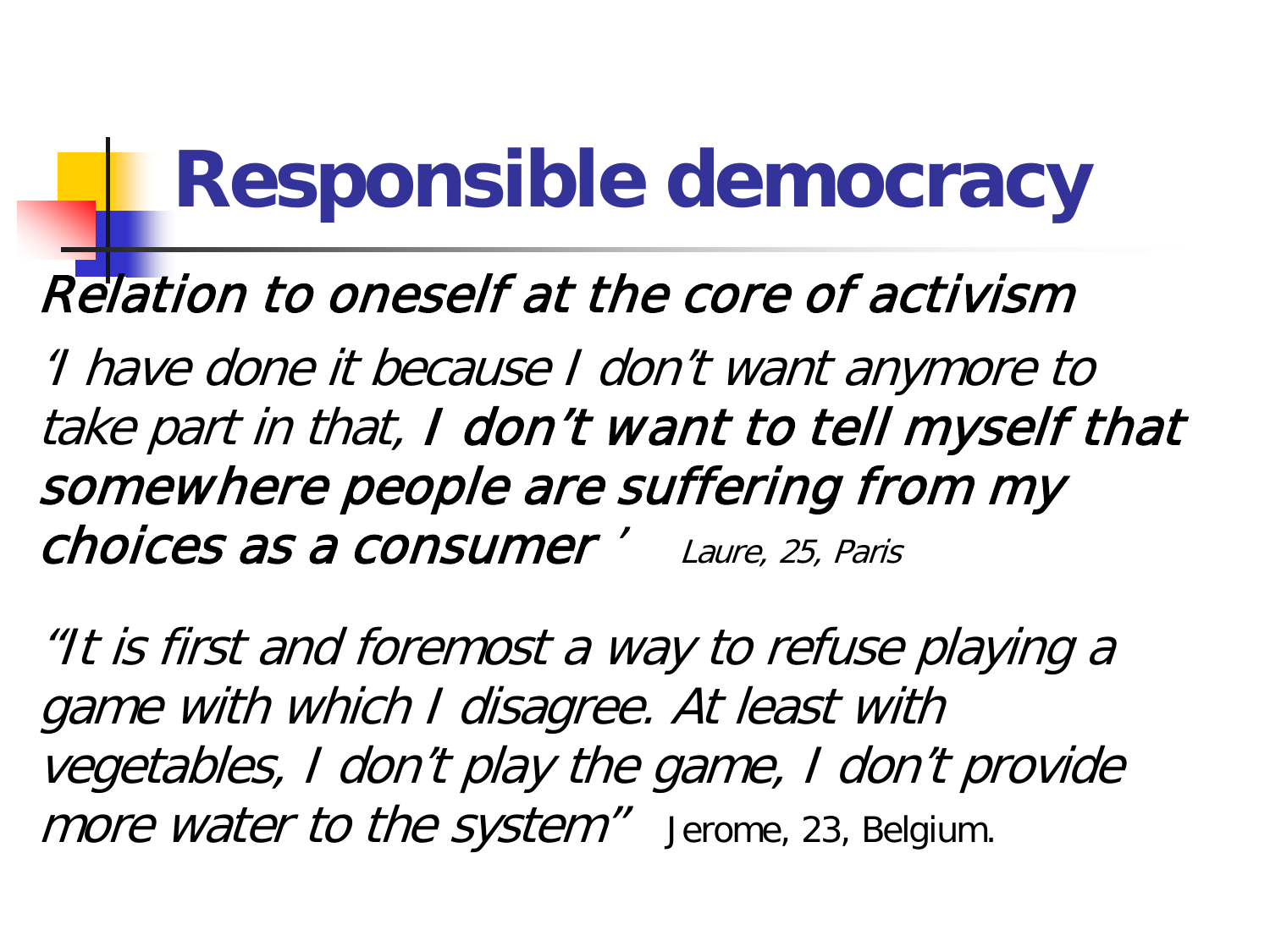#### **Democracy as a** personal commitment

Implement democracy in all realms of live

- (consumption, decision making, processes relations with other citizens...)
- "Democracy is to respect people as they are" Egyptian activist, 2013

Democracy is an emancipation project that lies in "people practices oriented towards the presupposition of the equality of anyone with anyone" (Rancière, 1998)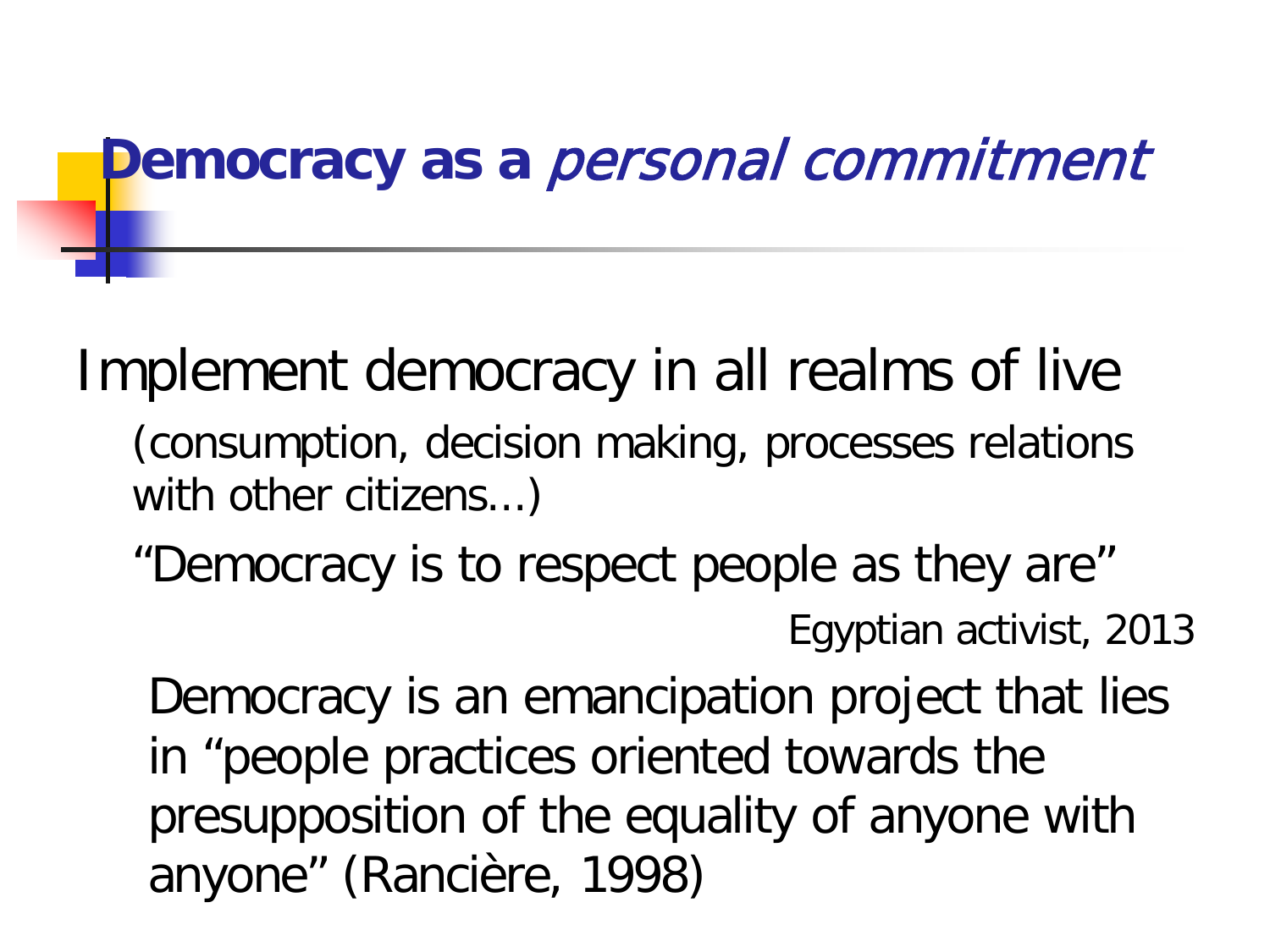## **Democracy beyond the state**

Solidarity economy (Laville)

Democracy as emancipation (Rancière, 1998) "People practices oriented towards the presupposition of the equality of anyone with anyone".

Democracy against the state? (Abensur)  $\rightarrow$  Politics is not a monopoly of institutional actors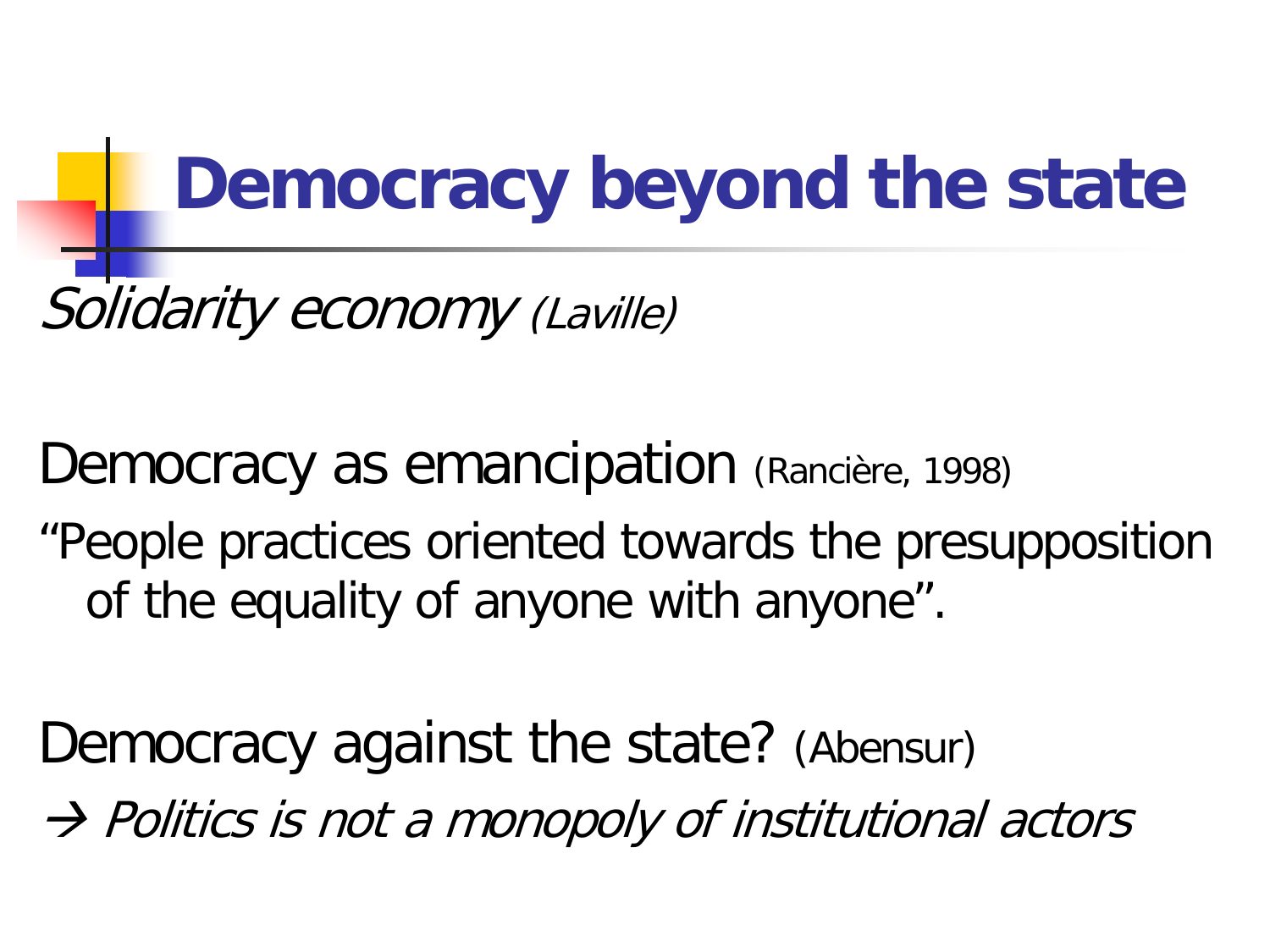## **3. Informational democracy 'The battle of information'**



- Internet opens access to information
- The challenge of the flows of information
- Mass media manufacture information and consent
- Collusion between pol, eco & media elite (Berlusconi)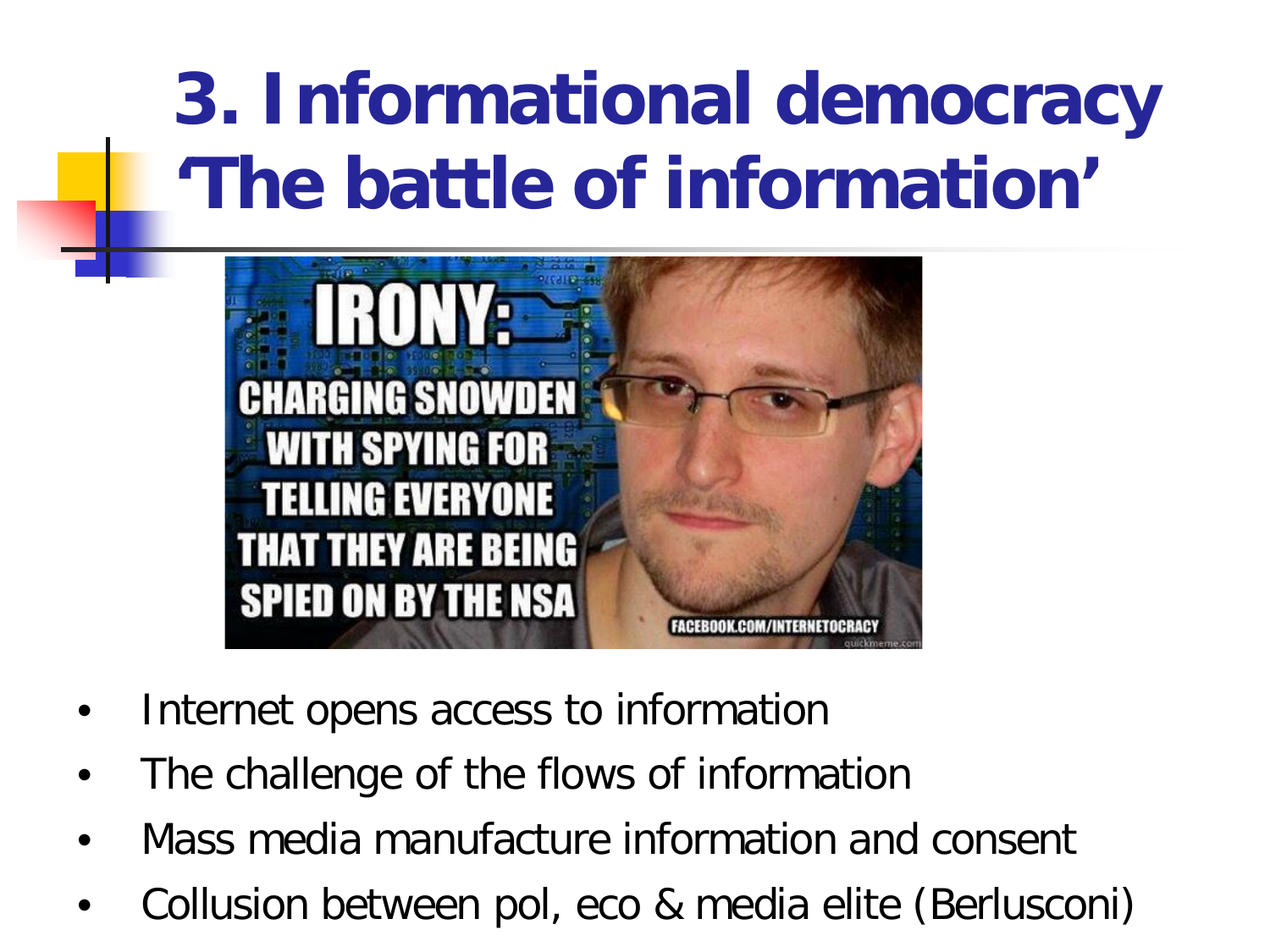**Informational democracy 1. Beyond the offline/online divide** 

## Social media have not replaced mass media

Combination of mass media, social media and online media

- e.g. alternative media reach large audience through mass media
- e.g. mass media websites

Integration of digital technologies in a complex media ecology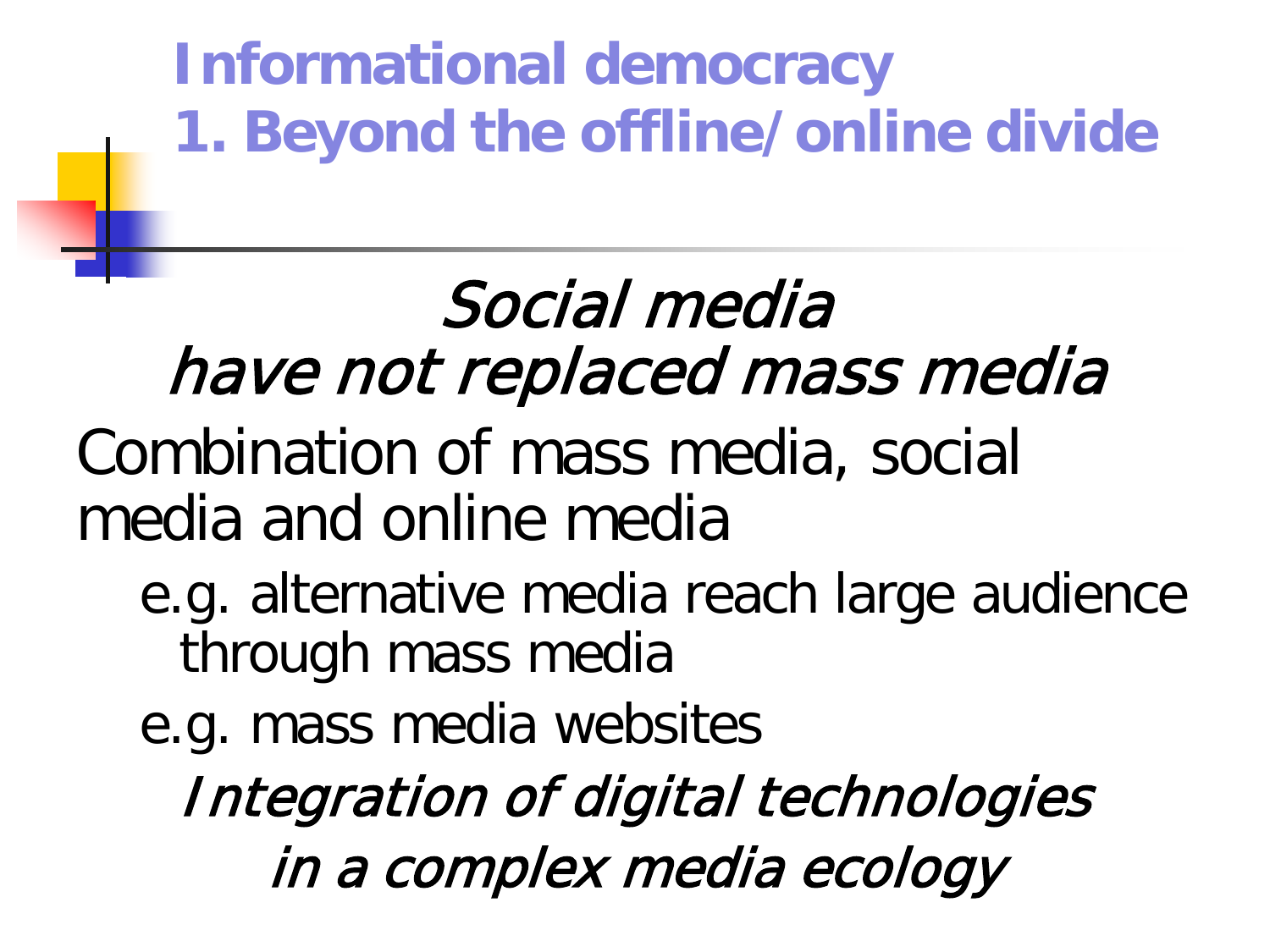## **Beyond the online/offline divide**

2. Internet is not only promoting an "open and tolerant culture": spread of **hate and racism**, far right movements and fundamentalism.

3. Not a space freed from states & politicians

4. Digital issues are sometimes *used to avoid dealing with*<br>social and political issues

#### Digital tools are not a magic solution

5. **Inequalities** haven't disappeared

May overpass some inequalities, but asymmetries are mostly displaced and reproduced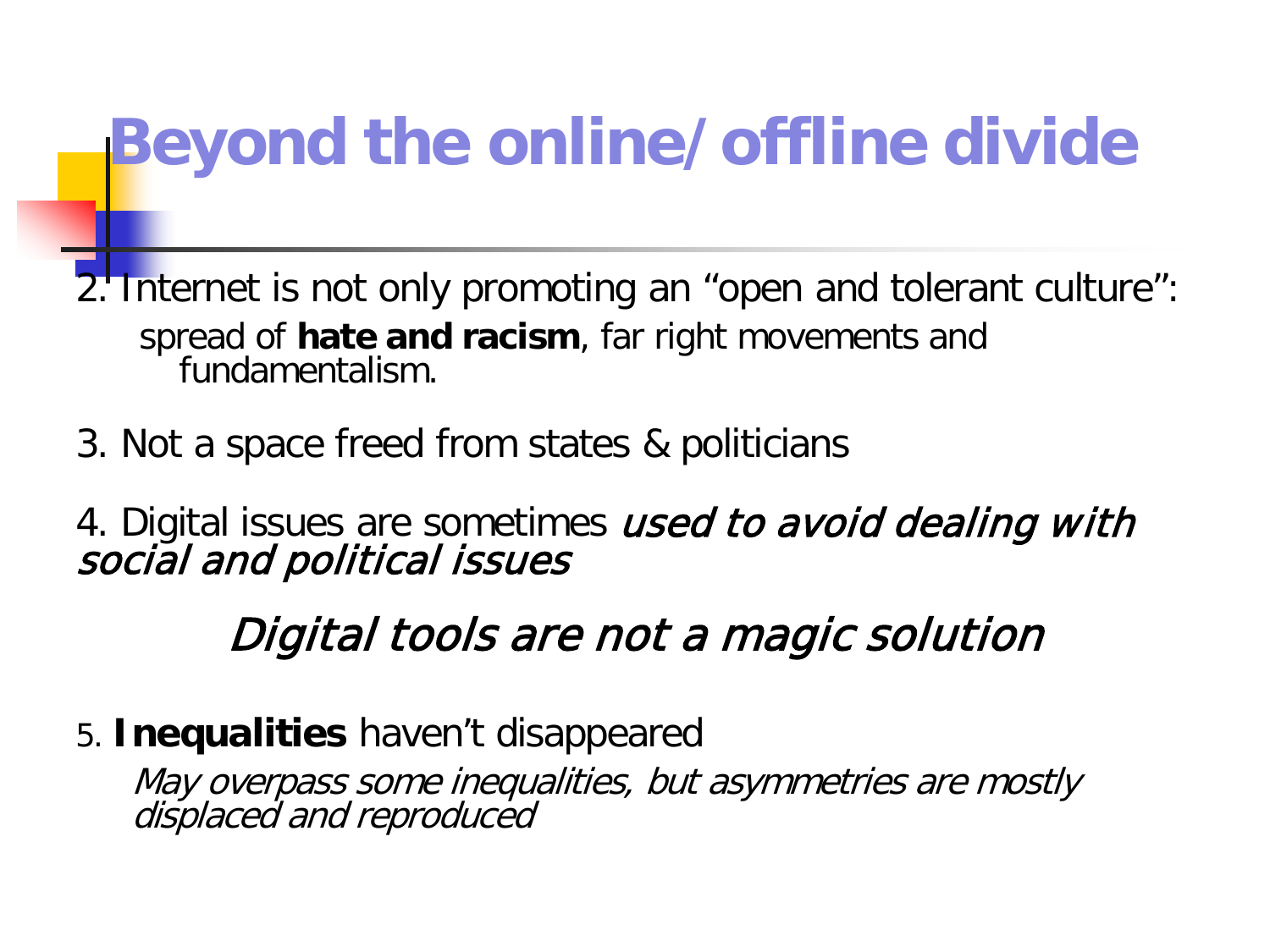**3. The battle of information Beyond the online/offline divide**

### Not to minimize the impact of NICTs & social media

## **Interplay of online and offline actions**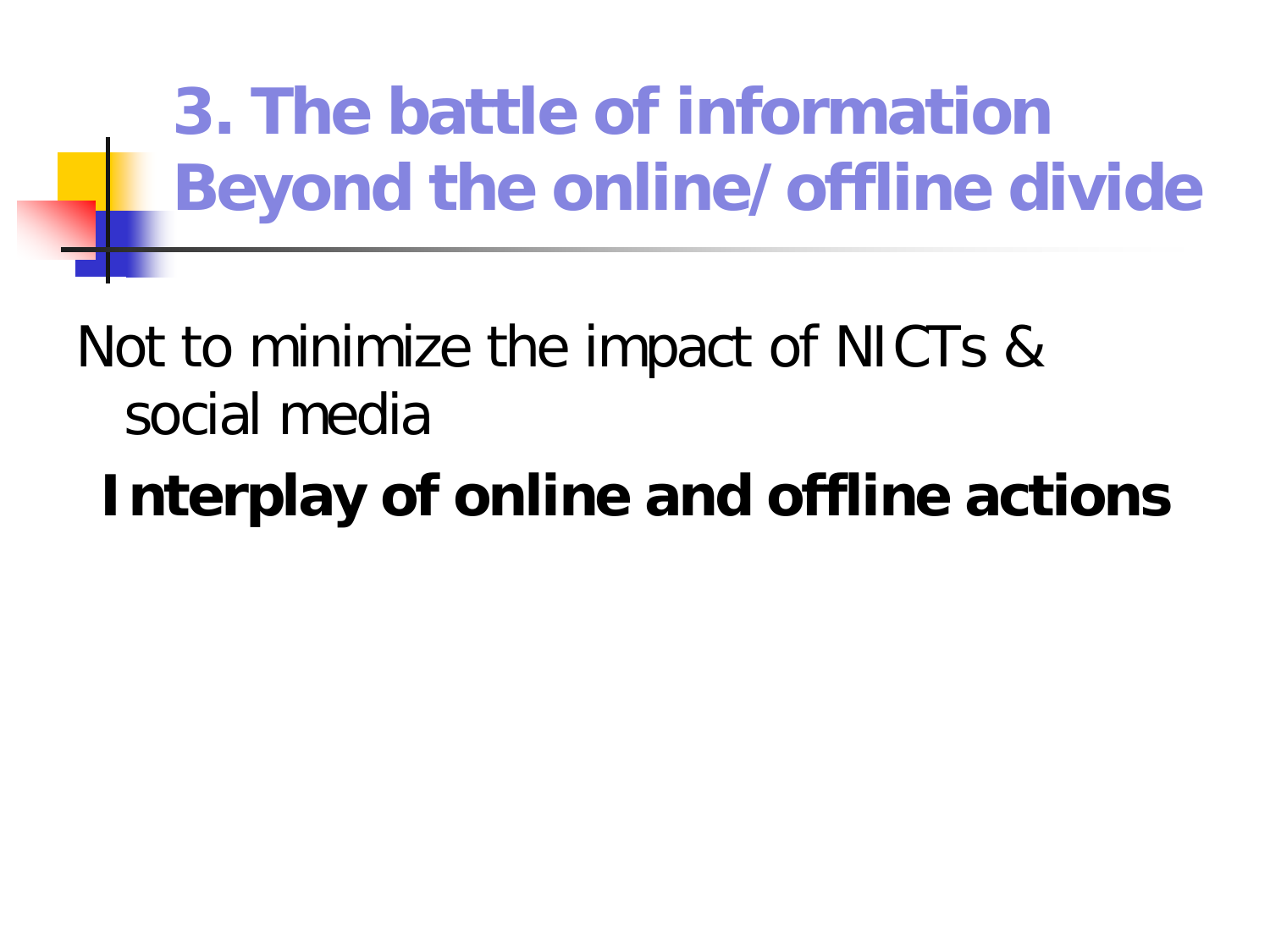**4. Expert activists Argumentative democracy**

- Expertise: technical and abstract knowledge
- Advocacy and citizens' popular education
- Mostly single-issue
- Less visible but efficient
- European & International arenas Global institutions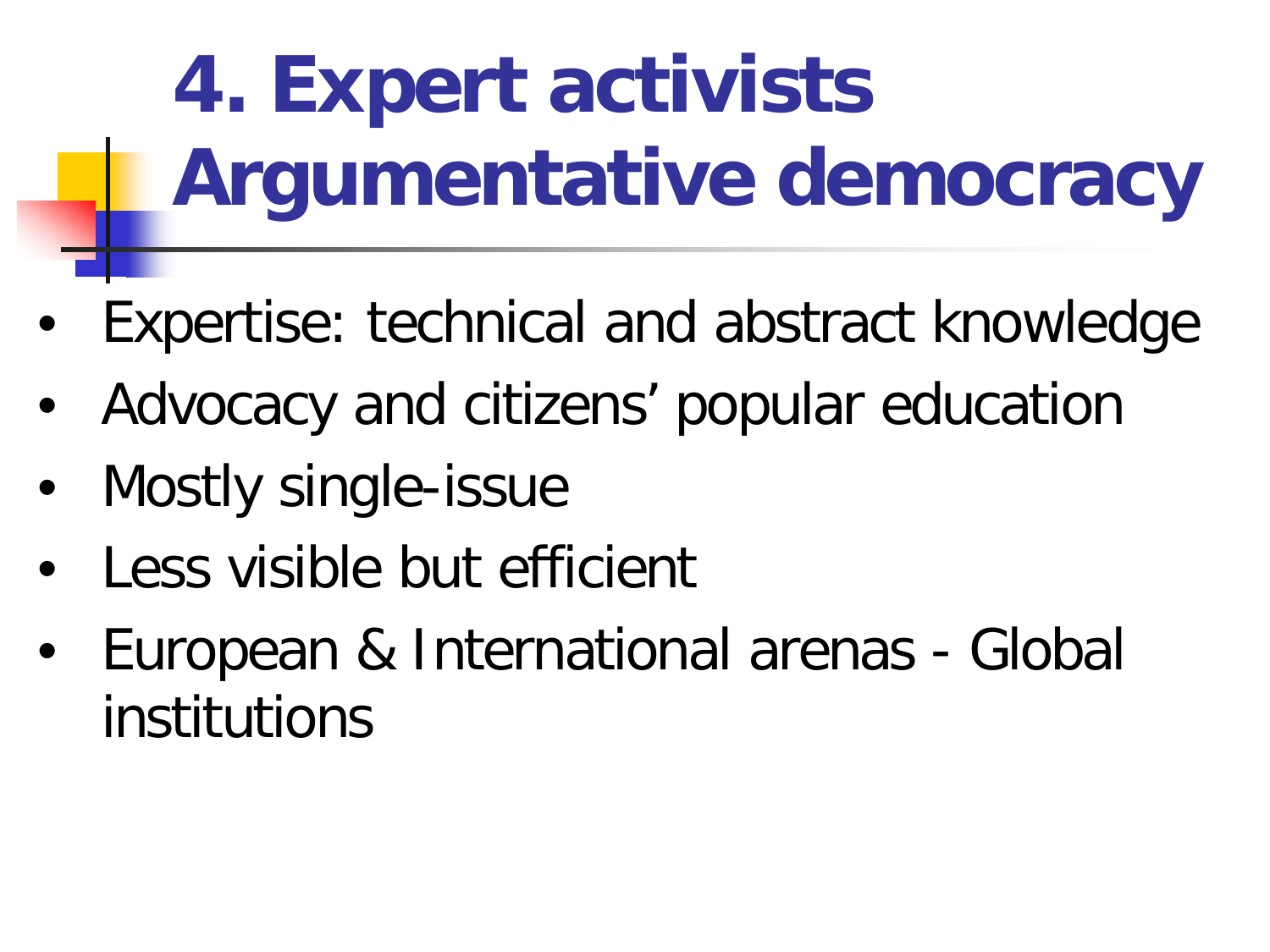## **Argumentative democracy**

"We try to mobilize expertise and apply it in relevant policy and advocacy sort of processes, rather than mobilizing citizens and have the outcry, we believe that once we create enough public information, people will mobilize themselves." (Tax Justice network)

"We have some experts who've actually advised the European Commission on the EU savings tax directive, on how to make it effectively tax evasion proof."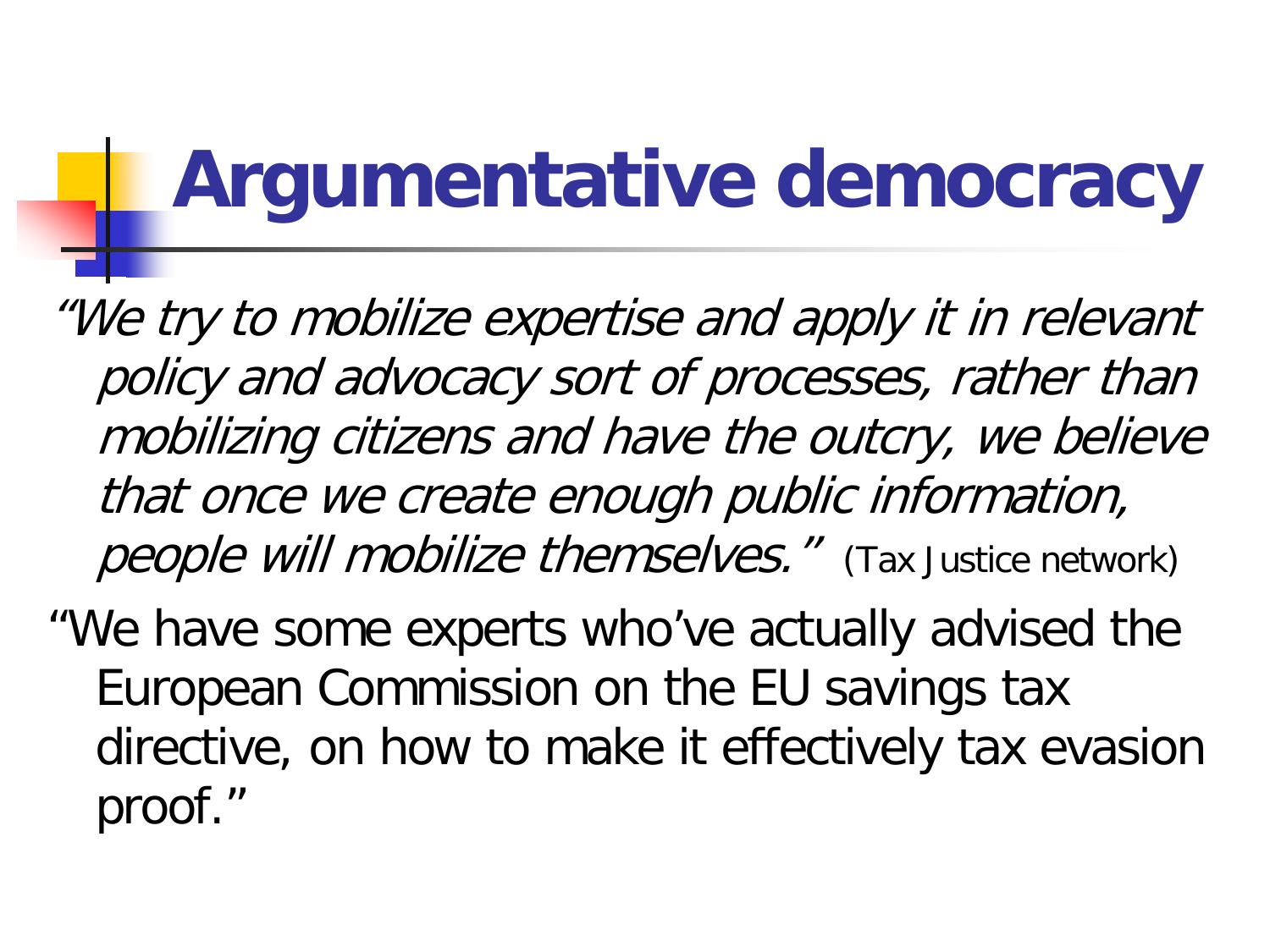# **Argumentative democracy Limits**

- A new technocracy?
	- Weak connections with grassroots
- Corporations' lobbies

Does the best argument prevail?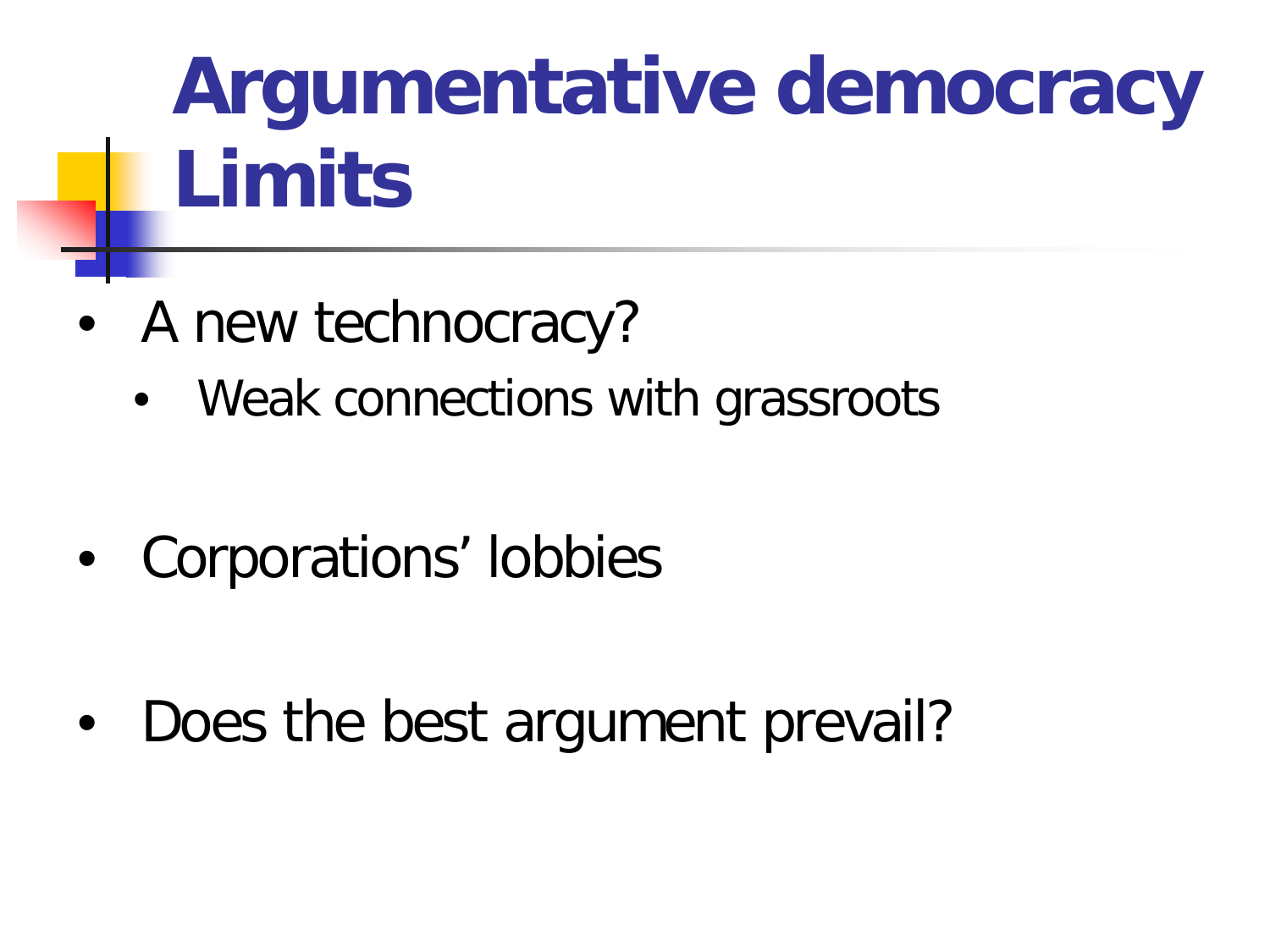## **After the financial crisis**

- The 2008 financial crisis has proven alterglobalization expert activists' analyses to be right. But what has changed?
- However large it is, the crisis in itself will not generate social change.
- Social change depends of the capacity of social movements to bring out the questions posed by the historic situation and to advance alternative political visions and economic rationality.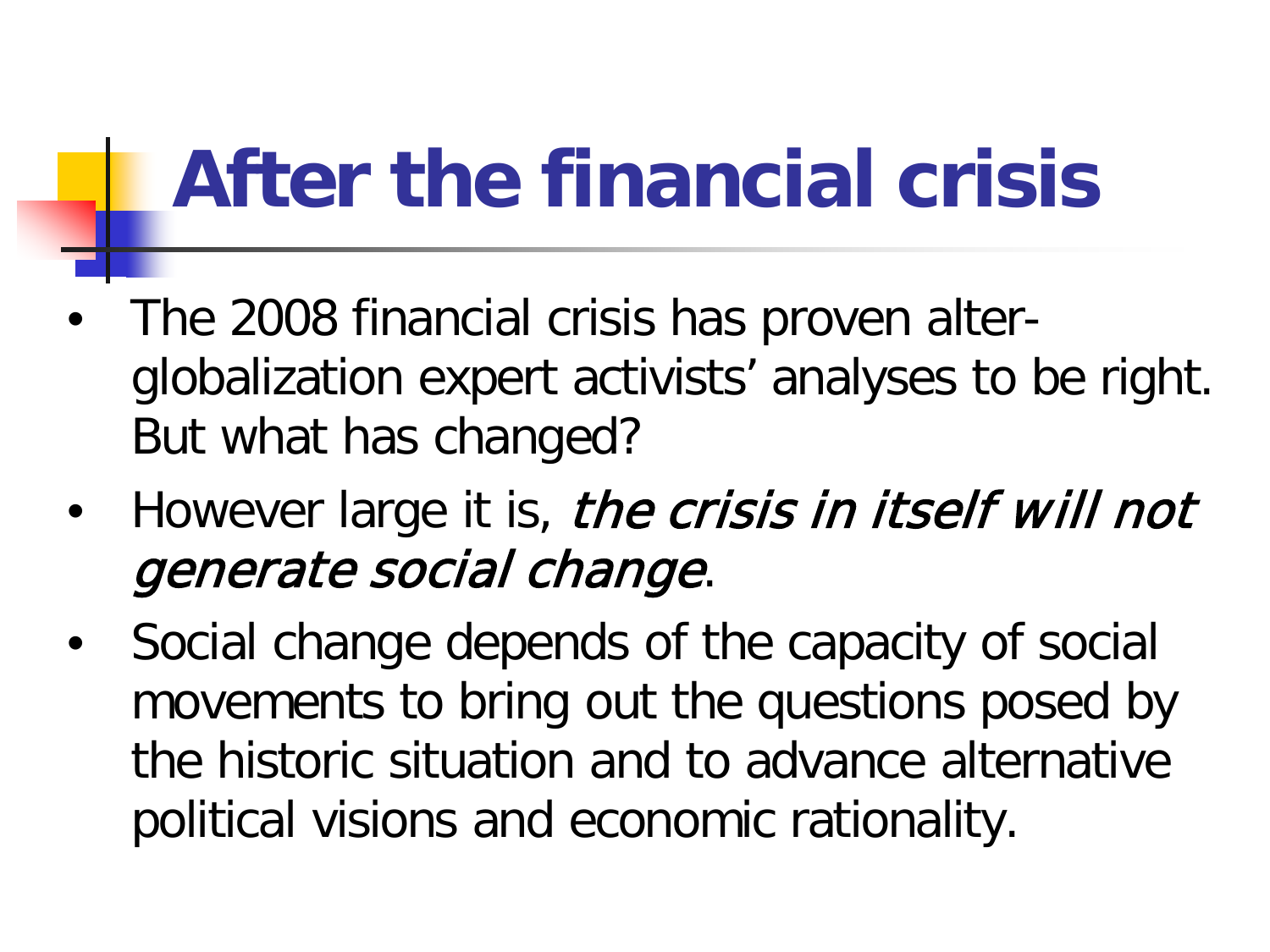# **5. "Mobilizers" Civil society organizers**

- Focus on building social movements
- Experts in organizing / connecting movements
- A new balance of power against capitalism and in the institutional political arena.
- Social change through "power struggle"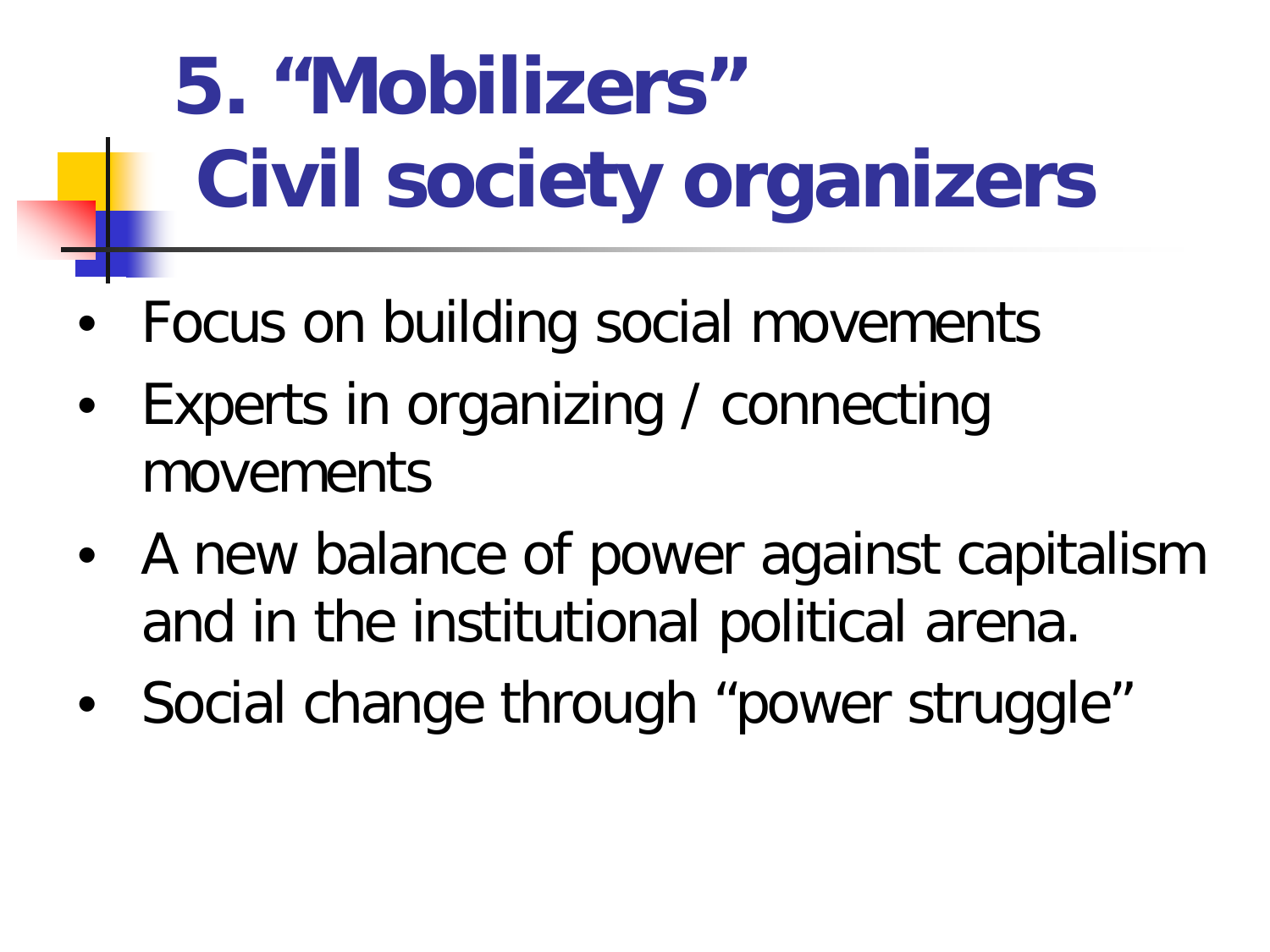# Mobilizers: **Protest democracy**

"Social progress has never been obtained only by elections. In 1936, social benefits were obtained not thanks to the progressive government but because millions of people were striking and demonstrating in the street"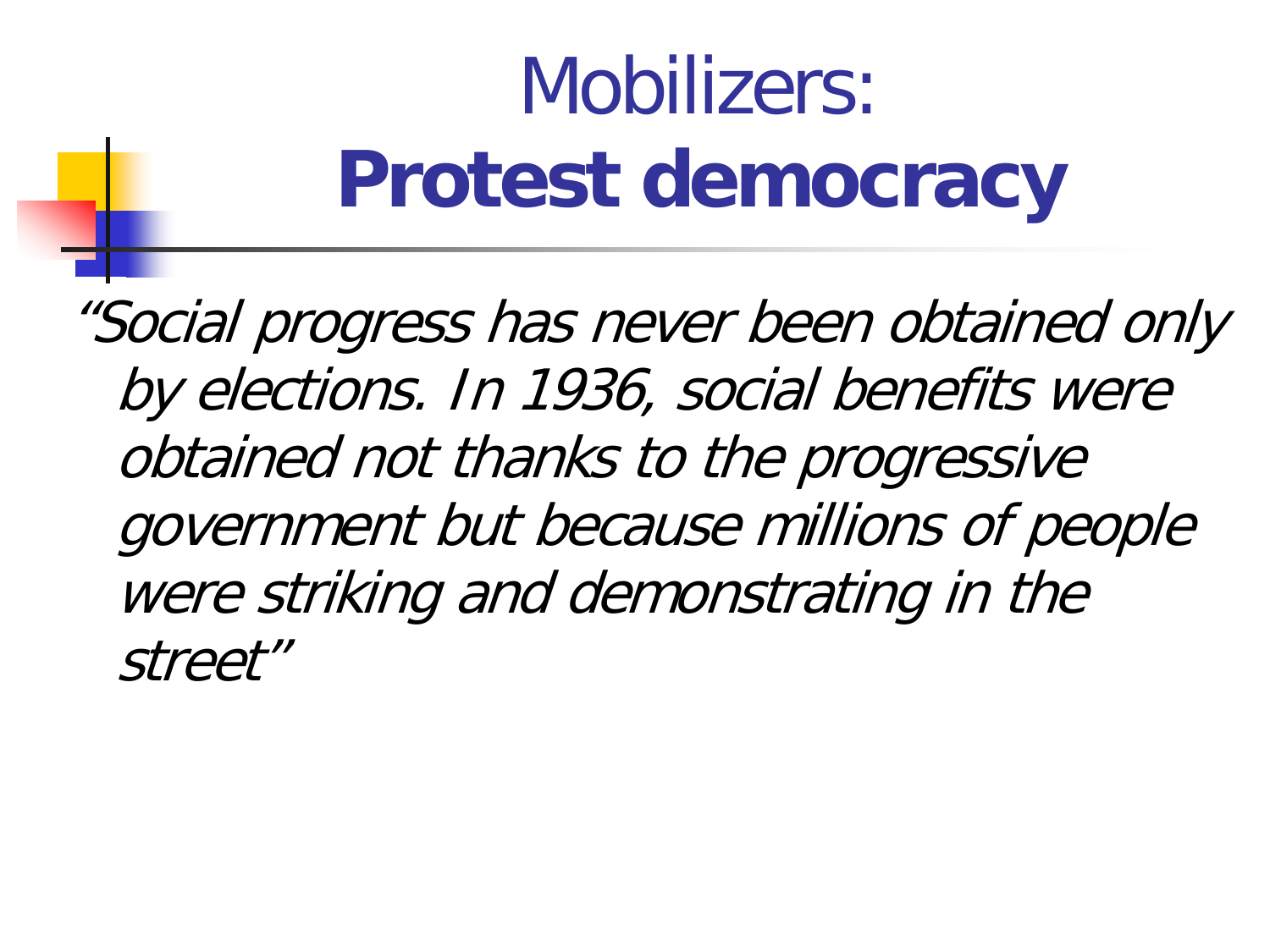| <b>Actors</b>                               | <b>Models of democracy</b>                    |
|---------------------------------------------|-----------------------------------------------|
| <b>Occupy</b>                               | <b>Direct democracy</b><br>Deliberative demo. |
| <b>Transition</b><br>movements              | Responsible demo.                             |
| <b>Expert</b><br>activists                  | Argumentative demo.                           |
| <b>Mobilizators</b><br><b>SM Organizers</b> | <b>Protest democracy</b>                      |
| <b>Political parties</b>                    | <b>Formal democracy</b>                       |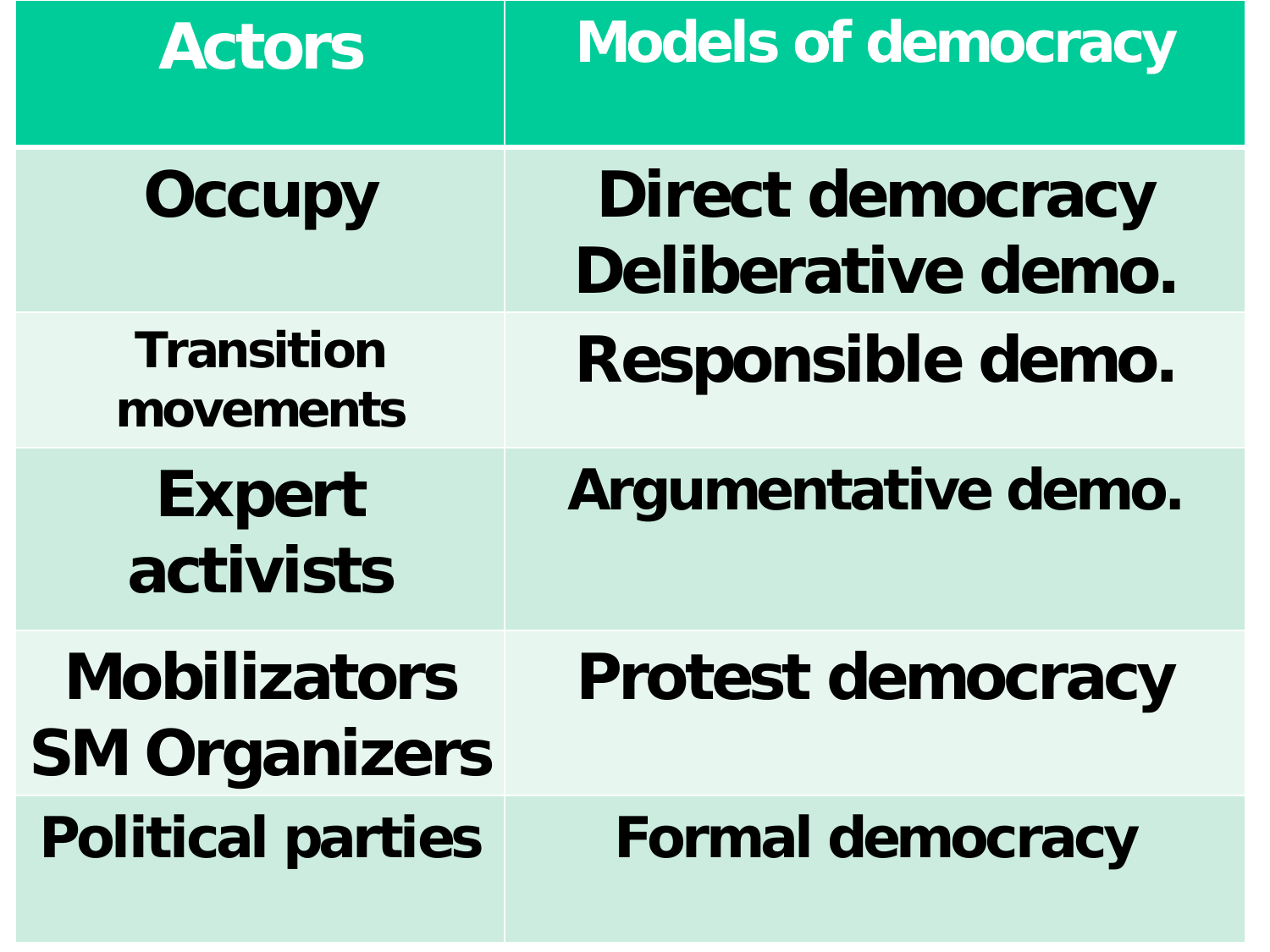### 6. The come back of parties?

### « Occupy the state » or multiple democracy?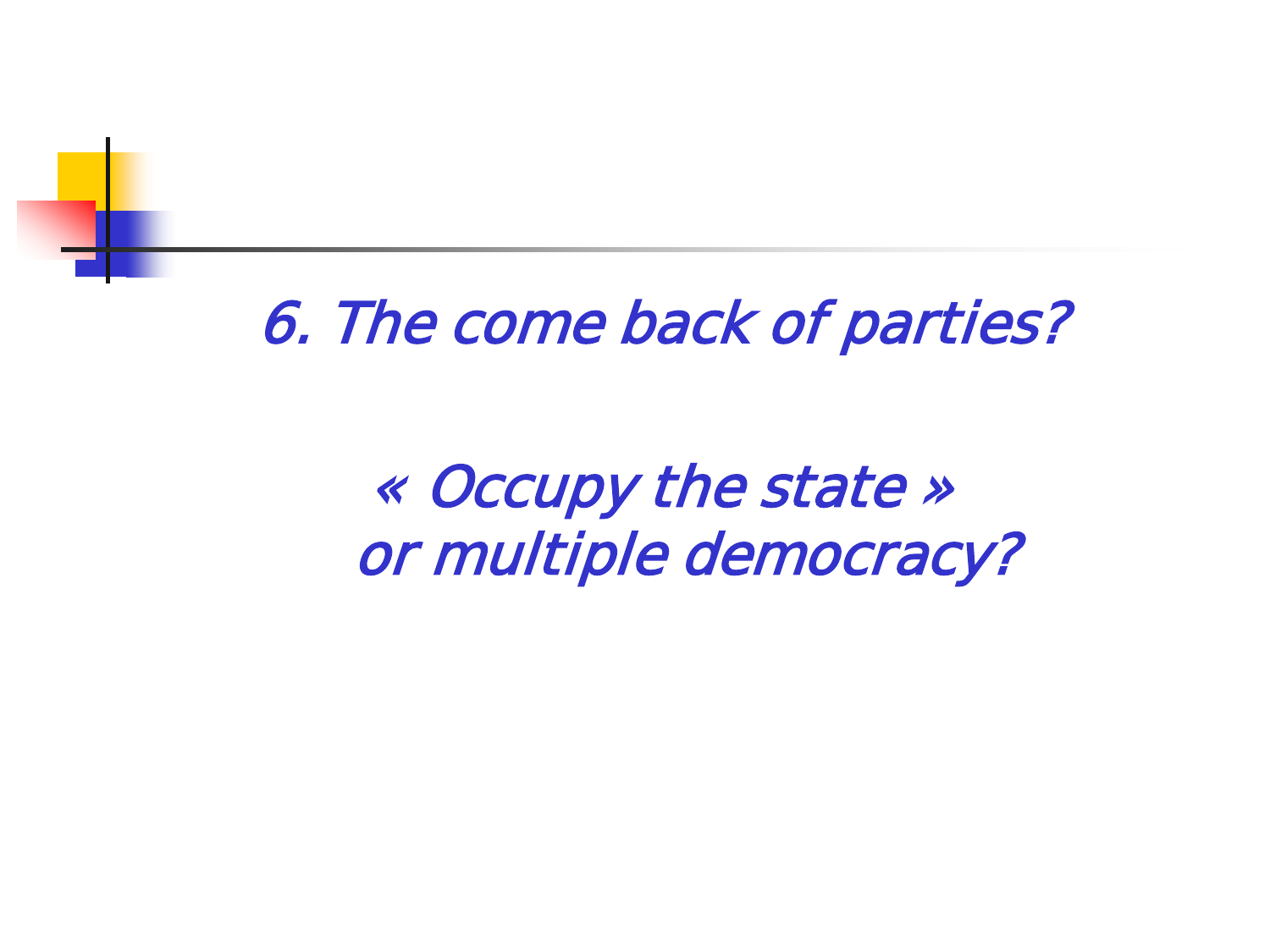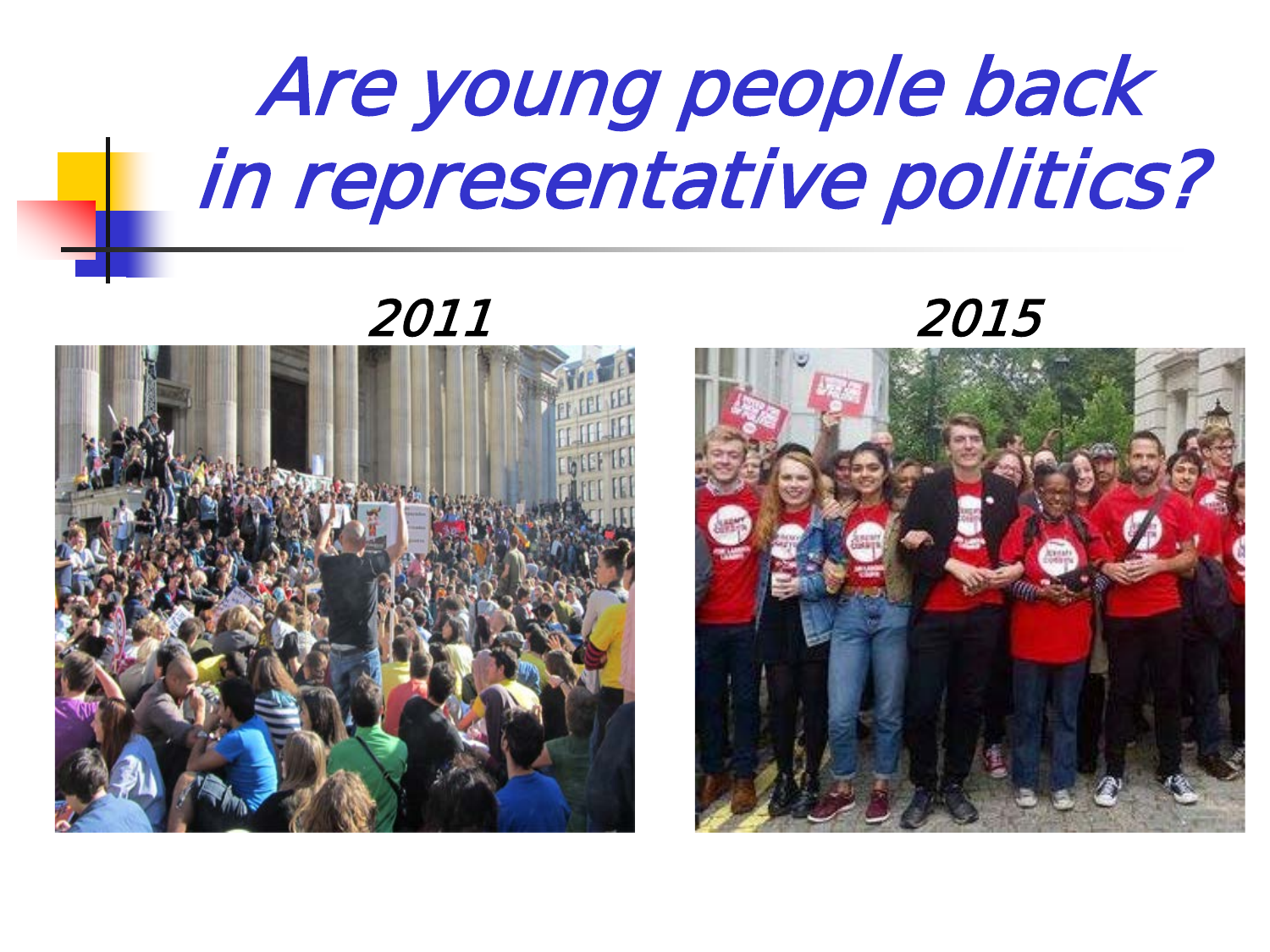#### Is that what 'new ways of doing politics' look like?





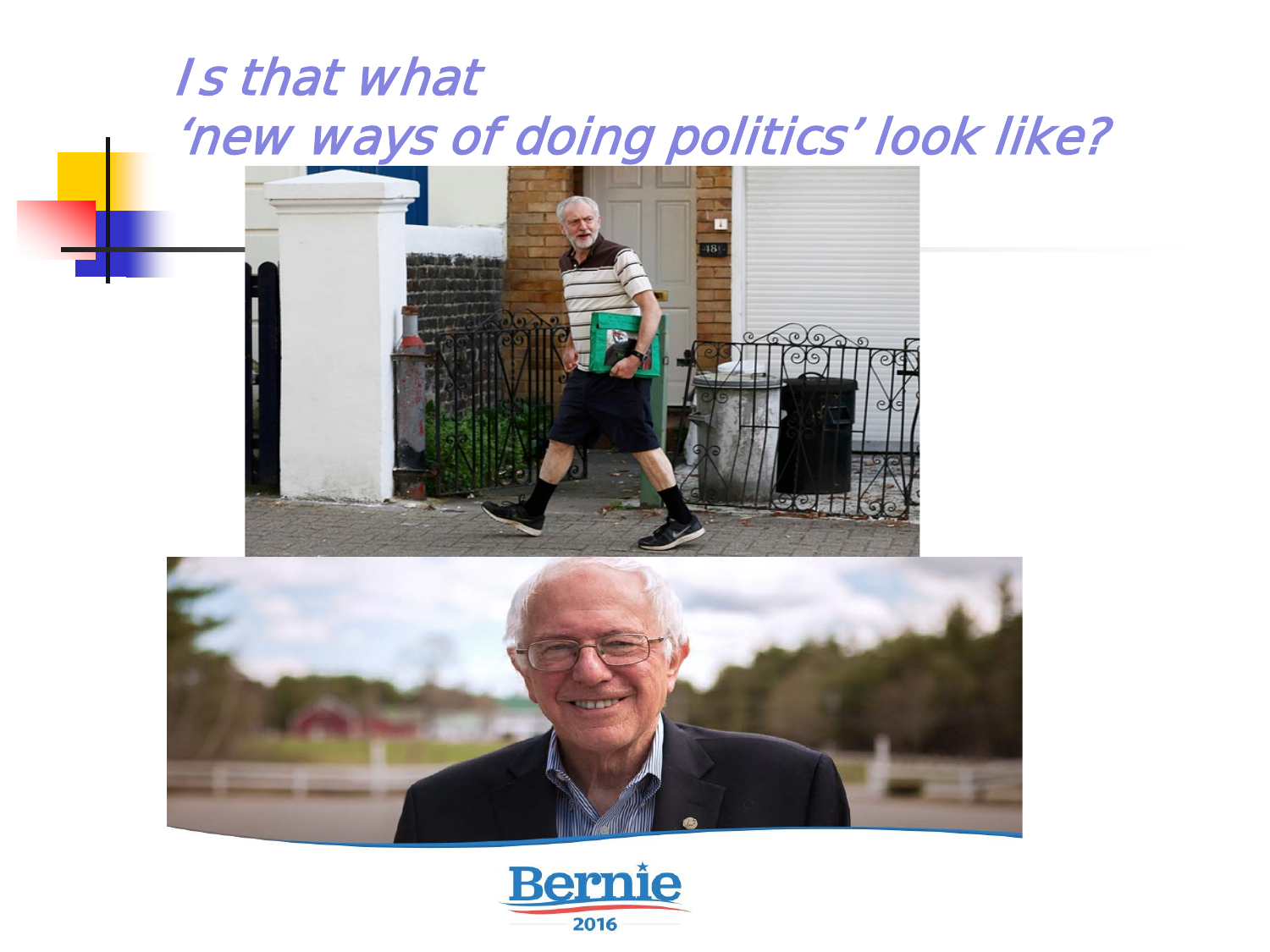### Is that what 'a new way of doing politics' looks like?

**3 lessons on young people political participation from J. Corbyn election**

#### 1. Not a geek

99 meetings in towns in 100 days

#### 2. Directly addresses young people's issues

a generation that has suffered from cuts, inequalities, education prize and neoliberal politics (0 hours contract)

"This is a campaign about hope, about democracy, about opportunities for young people."

Political ideas in the debate

#### 3. Personal ethics and authenticity

"He really believes in what he says."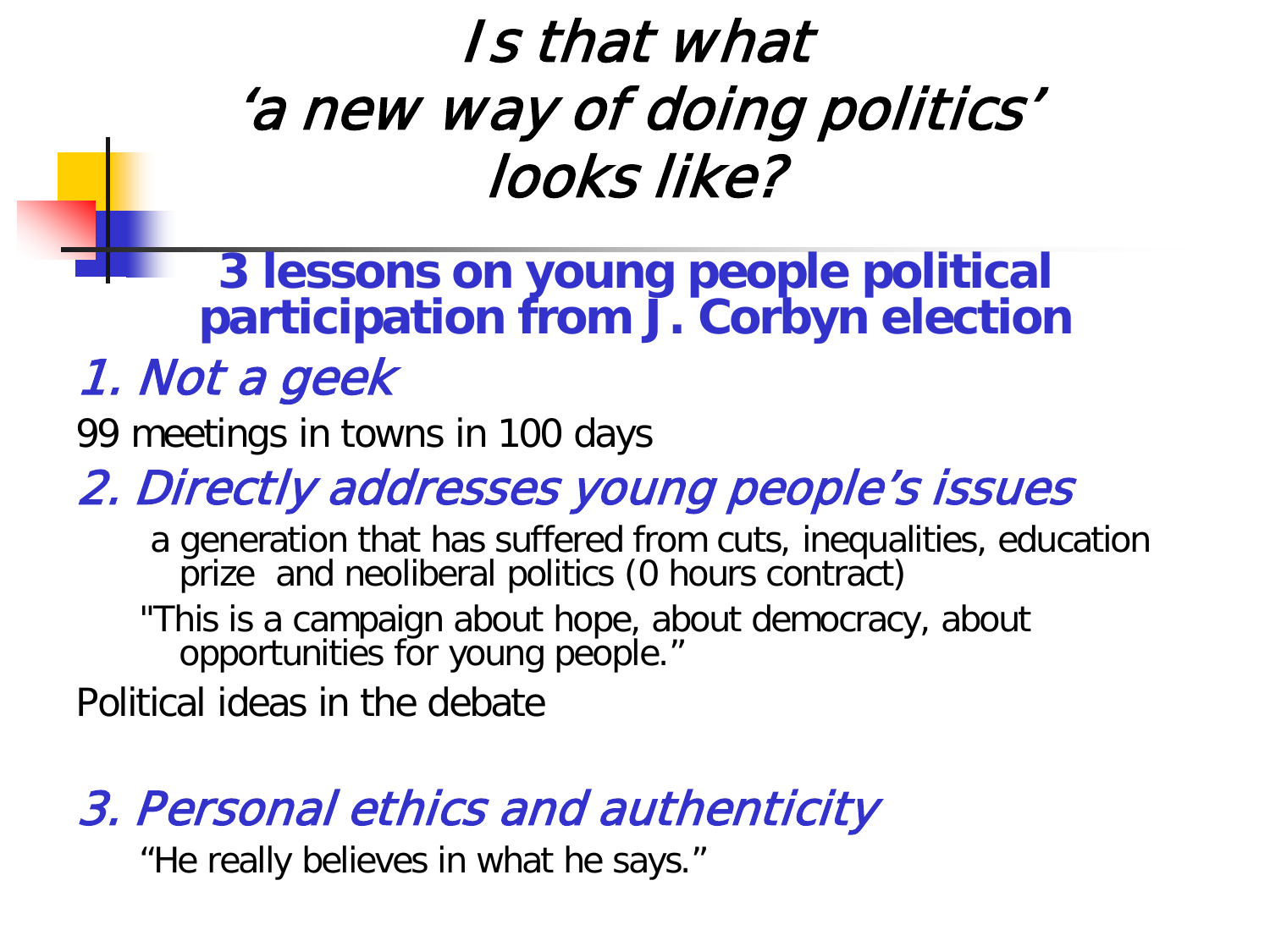# **Back to old politics?**

- 1. It wouldn't have happened without digital media Politics in a digital world
- 2. Multiple democracy

Combine representative democracy with direct democracy, using different forms and tools to foster participation.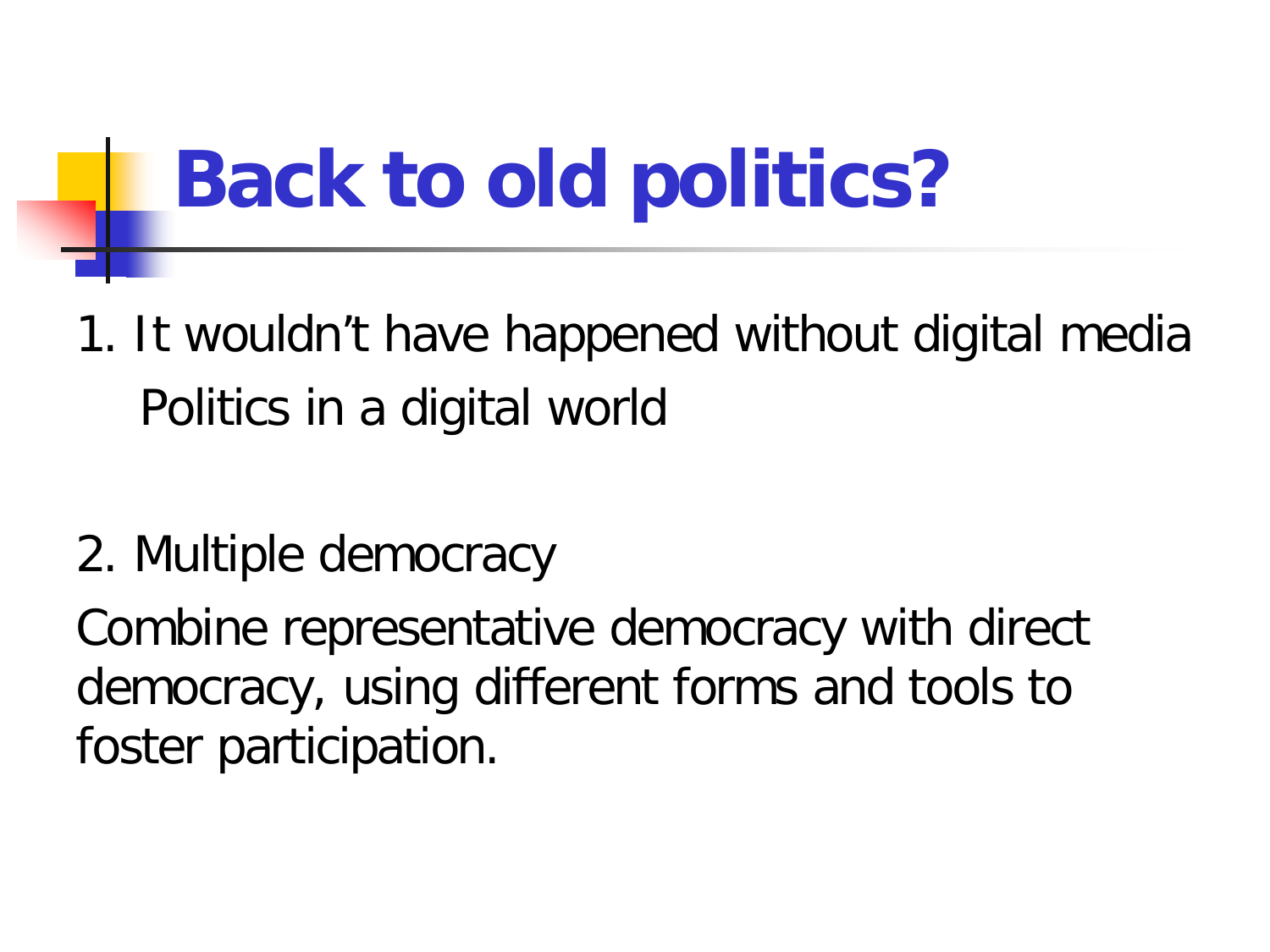# **Multiple democracy Which articulations?**

- Direct democracy as a piece of the puzzle
	- Podemos, Pirate party, Participatory budget…
- **No direct translation to electoral politics**
- Small victories / changing public debates
- A new generation of political activists and leaders?
- Electoral politics is only a piece of the puzzle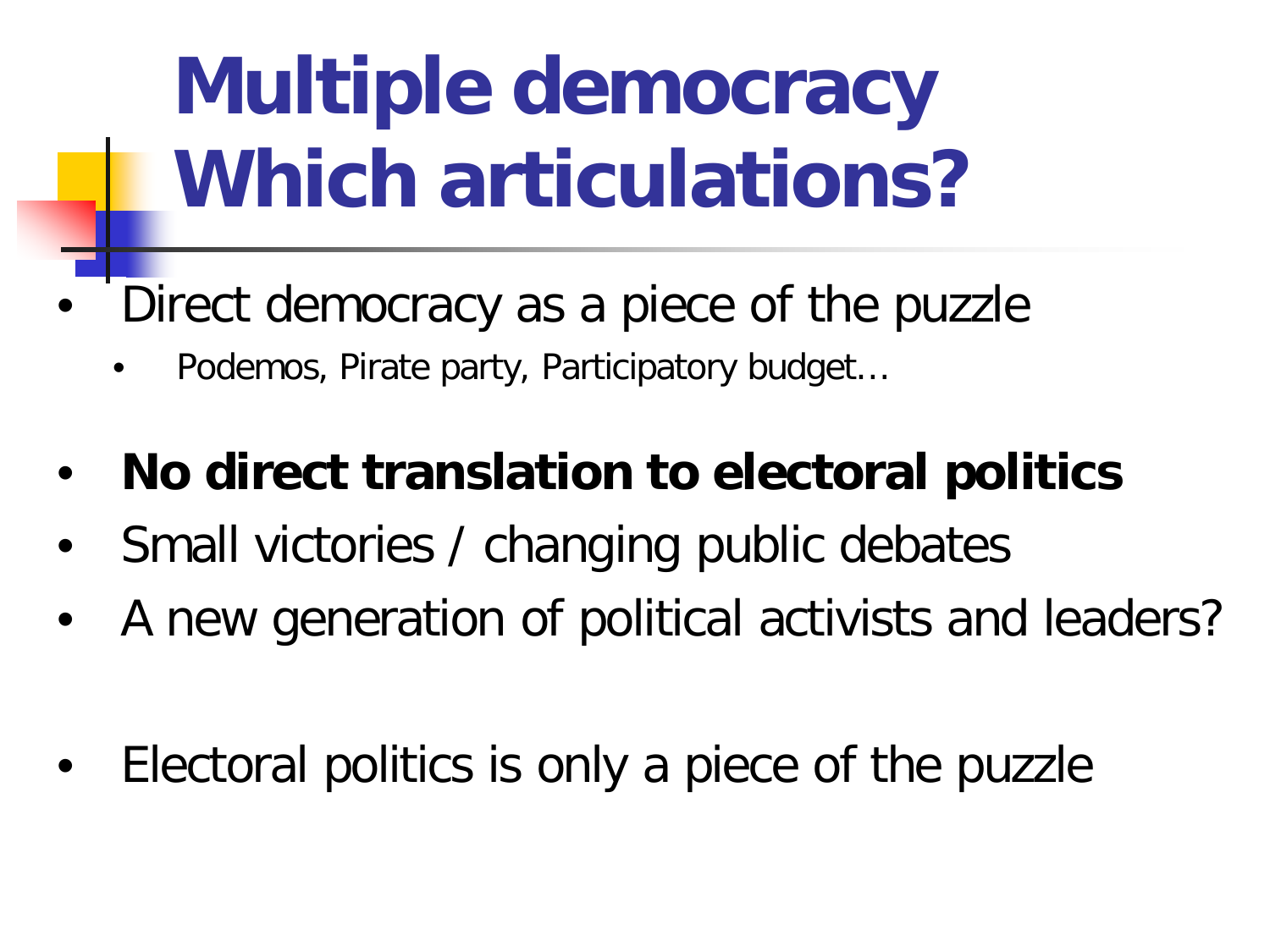# **Experiments in a multiple democracy**

- Pirate Party (Germany & Sweden)
- 5 stars party (Italy)
- Podemos (Spain)
	- To translate direct democracy in institutional politics??
	- Direct participation (local groups, online…), protests and representative democracy
	- From Indignation to organization
	- From a horizontal movement to a charismatic party leader

### **The challenges of democracy in a digital era**